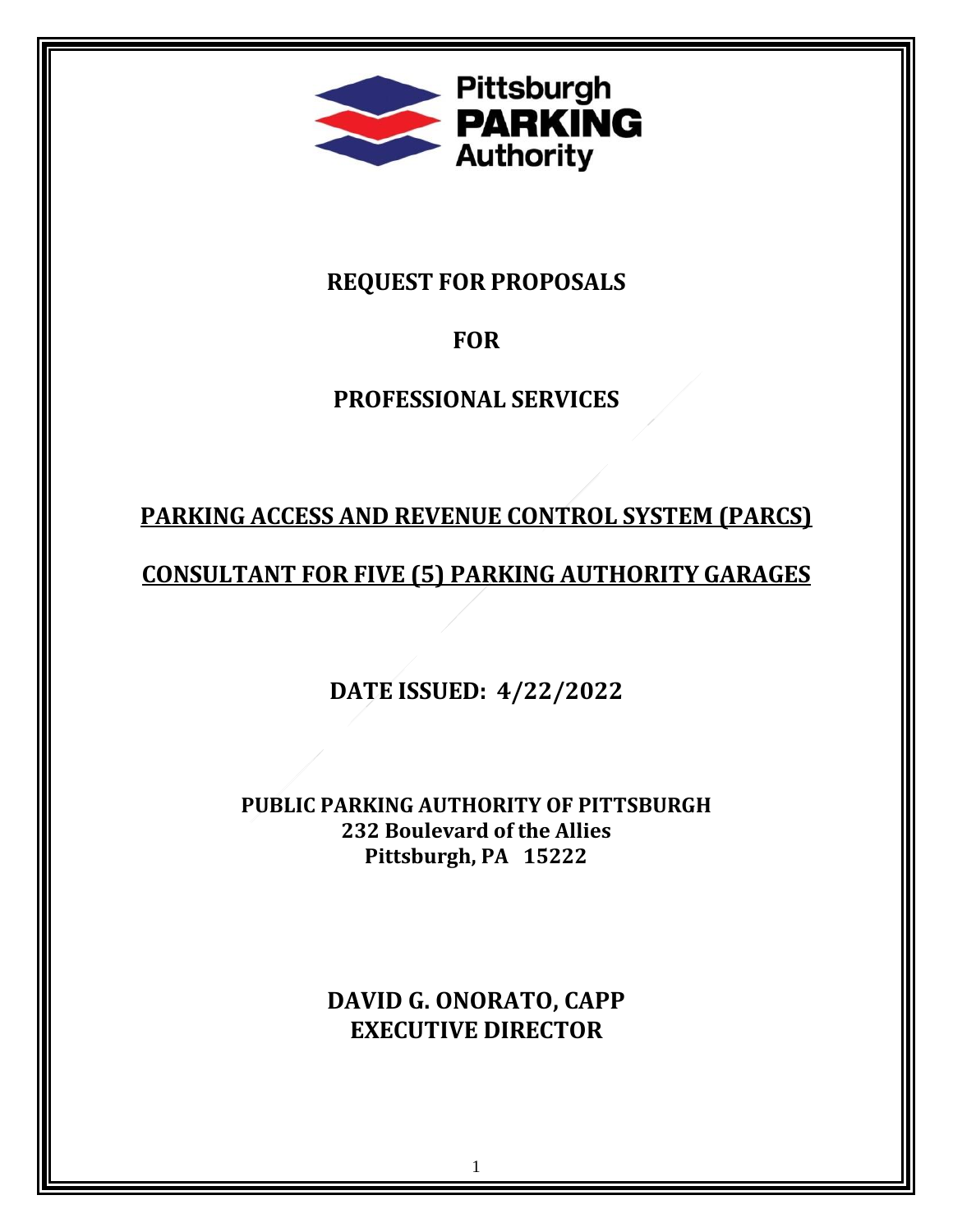# TABLE OF CONTENTS

# SECTION PAGE

|    |                                                                 | 3 |
|----|-----------------------------------------------------------------|---|
| 1. |                                                                 | 3 |
| 2. |                                                                 | 3 |
| 3. |                                                                 | 3 |
| 4. |                                                                 | 4 |
| 5. | Administrative Requirements & Related Information               | 4 |
| 6. | Clarification of Requirements, Addenda & Modifications          | 5 |
| 7. |                                                                 | 6 |
| 8. |                                                                 | 7 |
| 9. |                                                                 | 7 |
|    |                                                                 |   |
|    |                                                                 |   |
|    | Exhibit "B" (Existing PARCS Equipment at Garage Facilities)  16 |   |
|    |                                                                 |   |
|    |                                                                 |   |
|    |                                                                 |   |
|    |                                                                 |   |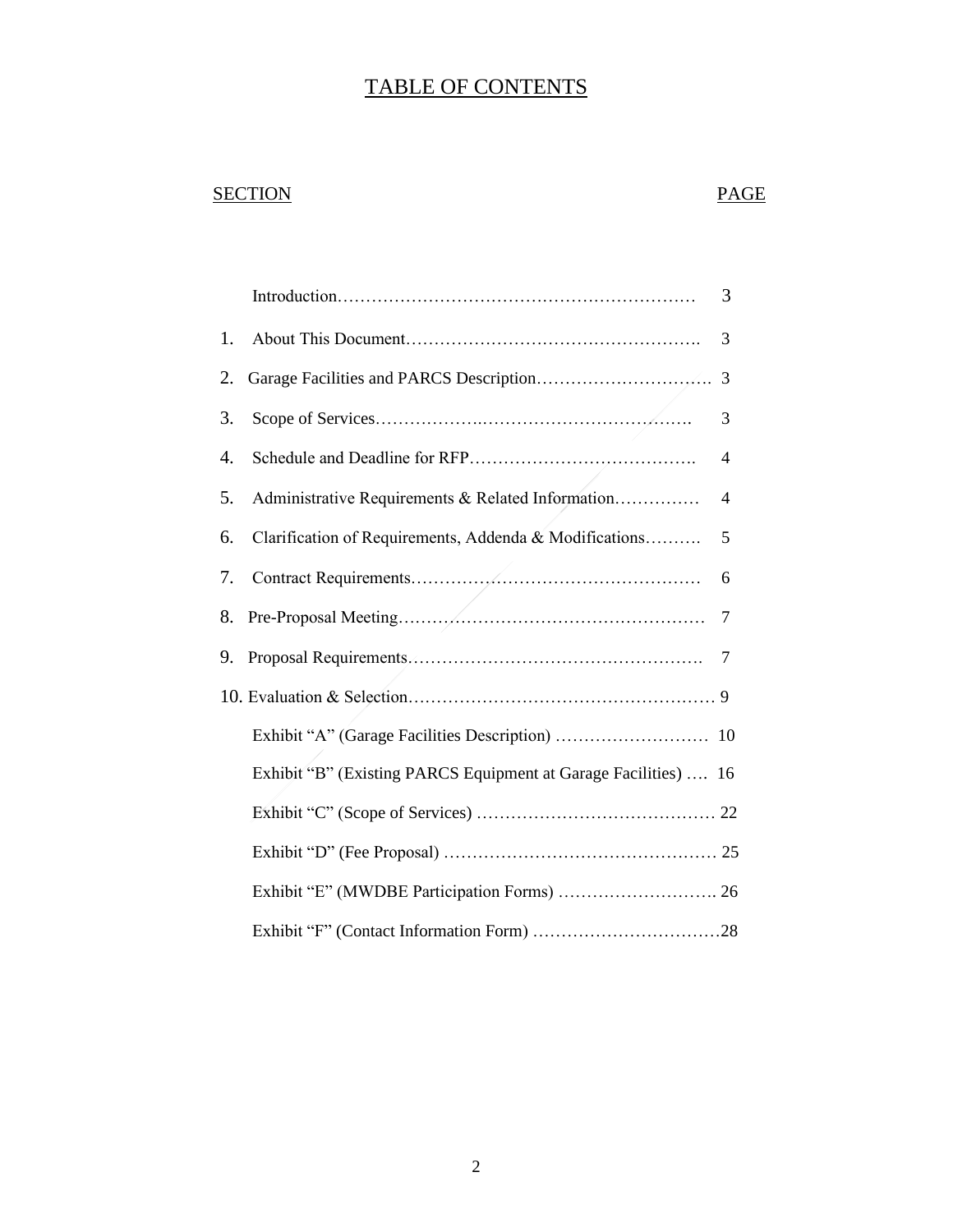#### **INTRODUCTION**

The Public Parking Authority of Pittsburgh ("Authority") is soliciting Requests for Proposals for Professional Services (the "RFP") from qualified professional firms to provide an analysis and recommendations for upgrades to the existing Parking Access and Revenue Control System (PARCS) at five (5) select Authority-owned garage facilities. The professional services would also include document preparation, development PARCS performance bid specifications, contract review, administration and construction management for the proposed project as more fully set forth in this RFP Scope of Services attached. The Authority is requesting proposals from qualified respondents that have demonstrated experience in providing any or all a full range of engineering and design services in major U.S. cities.

#### **1. ABOUT THIS DOCUMENT**

This document is a Request for Proposals for Professional Services. It differs from an invitation for bid in that the Authority is seeking a solution, not a quotation meeting firm specifications for the lowest price. As such, the lowest price proposal does not guarantee an award recommendation. Instead, proposals will be evaluated based upon the criteria set forth herein and factors such as quality, experience in the field, availability and/or capability may figure into the evaluation.

The request for proposal process allows the Authority to negotiate with select respondents prior to awarding a contract. The Authority will thoroughly review all proposals received in a timely fashion and will utilize its best judgment when determining which respondents, if any, to schedule meetings with after receipt of all proposals. Subject to the other terms and conditions of this RFP, only those respondents that are qualified and responsible, as determined by the Authority, in its sole and absolute discretion, will be considered for an award of a contract hereunder.

#### **2. GARAGE FACILITIES AND PARCS DESCRIPTION**

A. Garage Facilities: For the purposes of this project, the Authority owns and operates five (5) garage facilities in the City of Pittsburgh (collectively the "Garage Facilities"). Three (3) of the Garage Facilities are in the Downtown area, one (1) Garage Facility is in the Oakland area and one (1) Garage Facility is in the Shadyside area. **Exhibit A** attached hereto and made a part hereof, details the name and address and general parking information for each of the Garage Facilities.

B. Current PARCS Hardware and Software Equipment: Each of the five (5) Garage Facilities is equipped with various PARCS components. A detailed description of the PARCS components at each facility is listed in **Exhibit B** of this RFP.

#### **3. SCOPE OF SERVICES**

A. Scope of Services: The Scope of Work for this RFP is set forth on **Exhibit C,** attached hereto and made a part hereof (the "Scope of Services").

B. Project Timeline: The contract for these retained professional services will be for work performed on the project initiated during the Authority's 2022 Fiscal year. This project shall be completed in 120 calendar days.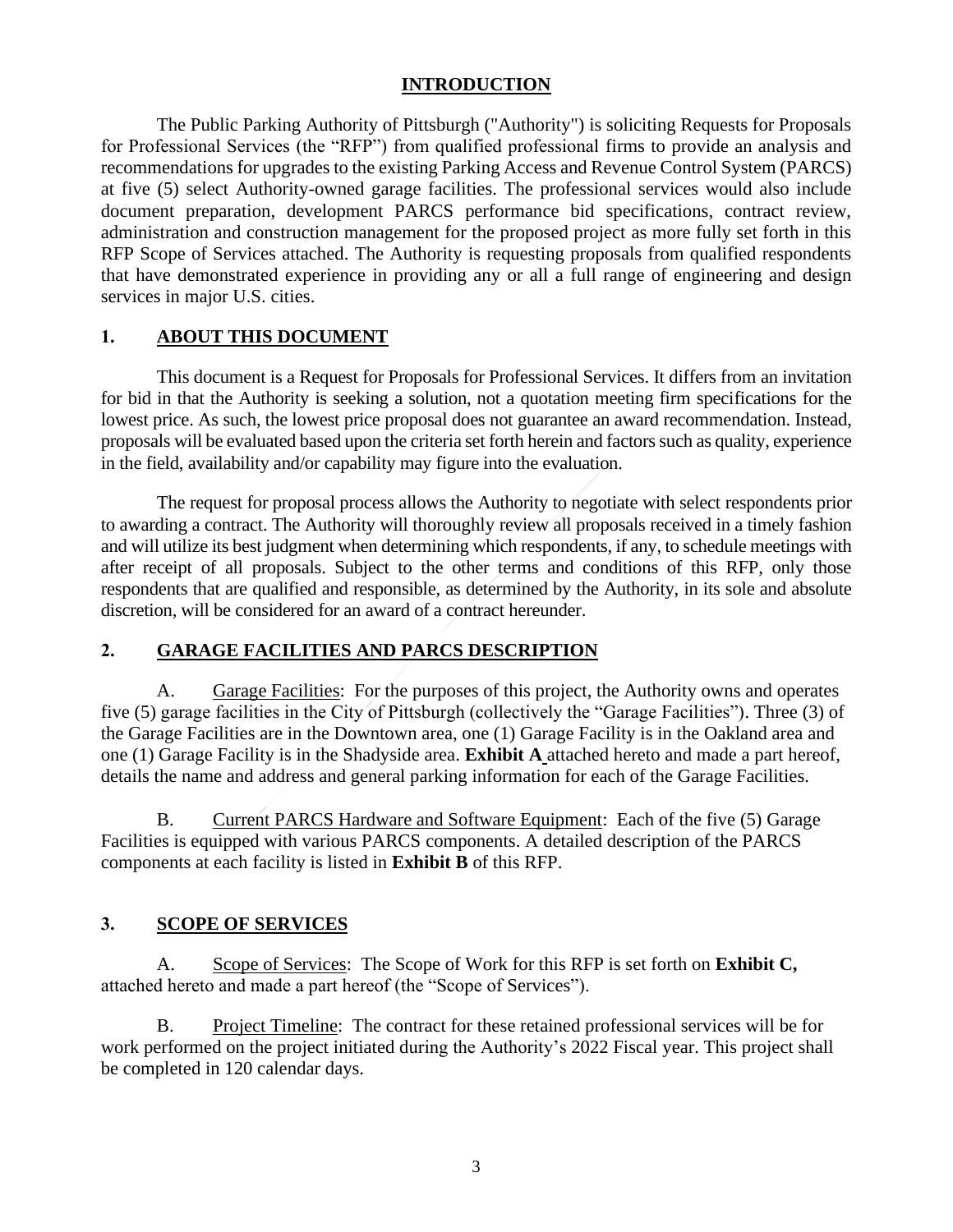## **4. SCHEDULE AND DEADLINES FOR RFP**

| EVENT                                                  | <b>TIME AND/OR DATE</b>                    |
|--------------------------------------------------------|--------------------------------------------|
| <b>RFP</b> Issued                                      | April 22, 2022                             |
| <b>Mandatory Pre-Proposal Meeting</b>                  | Wednesday May 4, 2022                      |
|                                                        | At 10:00am EST Via Zoom                    |
| <b>Site Visits</b>                                     | Site visits will be offered when requested |
|                                                        | and will be coordinated with the           |
|                                                        | Authority in advance                       |
| Deadline for Respondents to Submit Questions and       | Tuesday, May 17, 2022                      |
| Requests for Clarification/Interpretation/Modification | by $3:00 \text{ pm } EST$                  |
| ("Request for Clarification Due Date")                 |                                            |
| Projected date that the Authority will respond to      | Friday, May 20, 2022                       |
| <b>Request for Clarifications</b>                      | At 4:00 p.m. EST                           |
| ("Final Addendum")                                     |                                            |
| Deadline for Submission of Proposals                   | Thursday, June 2, 2022                     |
| ("Proposal Due Date")                                  | by 3:00pm EST                              |
| <b>Anticipated Board Action</b>                        | June 16, 2022                              |

## **5. ADMINISTRATIVE REQUIREMENTS AND RELATED INFORMATION**

A. To be considered responsive, respondents must submit (a) one (1) electronic copy via email to [cholt@pittsburghparking.com](mailto:cholt@pittsburghparking.com) and [tsowinski@pittsburghparking.com](mailto:tsowinski@pittsburghparking.com) and (b) five (5) hard copies of their proposal in a clearly marked envelope by **3:00 p.m. EST on Thursday June 2, 2022.** This electronic copy of the proposal **must be** in final PDF format and be presented as a complete document.

B. Any proposals received after 3:00 p.m. EST on **Thursday, June 2, 2022,** will be rejected.

C. The Authority reserves the right to extend or postpone the date and time for accepting proposals through an addendum to this RFP.

D. All proposals shall be signed by an individual authorized to bind the respondent and execute contracts on its behalf. A completed Contact Information Form shall be submitted with the proposal, **Exhibit F**, attached hereto and a part hereof, details the Contact Information Form.

E. All proposals, responses, inquiries, or correspondence relating to or in reference to this RFP, and all electronic media, reports, charts, and other documentation submitted by a respondent shall become the property of the Authority when received. Nothing submitted shall be considered confidential or proprietary.

F. The Authority reserves the right to request additional information which, in the Authority's opinion, is necessary to assure that the respondent's competence, business organization,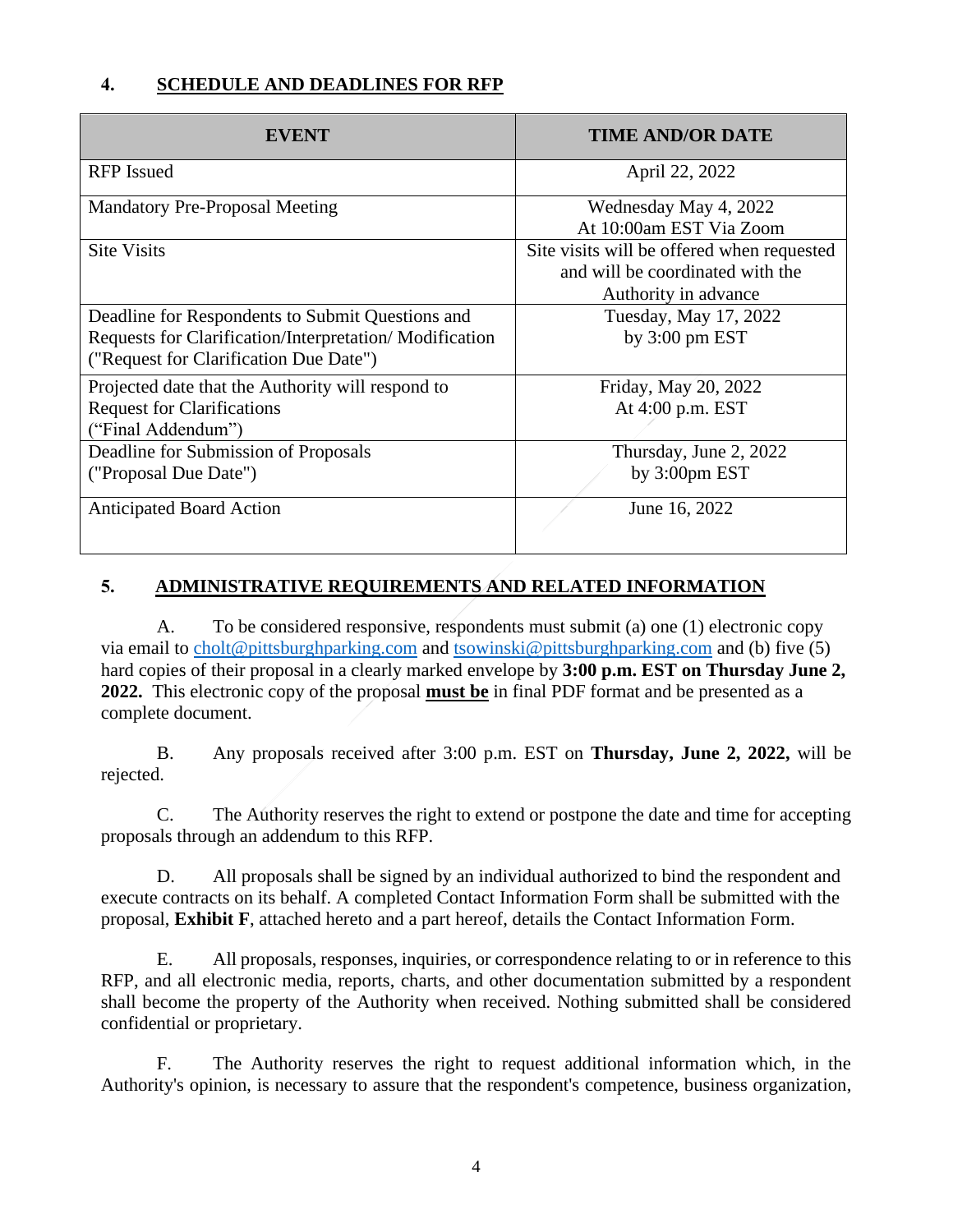and/or financial resources are adequate to perform in accordance with this RFP and any resultant contract.

G. The Authority may make such investigation as it sees fit to determine the ability of the respondent to perform the professional services specified herein, and the respondent shall furnish the Authority all such information and data for this purpose as requested by the Authority. The Authority reserves the right to reject any proposal if the proposal submitted by, or investigation of, such respondent fails to satisfy the Authority that such respondent is properly qualified to carry out the obligations of a subsequent contract with the Authority and to satisfactorily perform the professional services specified herein.

H. The Authority reserves the right to reject any or all proposals, waive any irregularities or defects in any proposal, and modify or postpone or terminate the project detailed herein in its entirety or with respect to any respondent, at any time, for any reason or no reason.

I. All costs and expenses incurred by a respondent in the preparation and delivery of a proposal will be the sole responsibility of the respondent. The Authority will not be liable for any amounts to any respondent in any manner, under any circumstances, including without limitation, as a result of the termination of the RFP process.

J. The receipt of proposals or other documents by respondents during any stage of the process will in no way obligate the Authority to enter into any contract with any respondent or make the Authority liable for any respondent costs. This RFP is a solicitation only and is not intended to be nor should it be construed to be an offer to enter into any contract or other agreement.

K. No respondent, team member, employee, servant, agent, advisor, consultant, or representative of that respondent may communicate with any other respondent, team member, employee, servant, agent, advisor, consultant, or representative of any other respondent about the preparation of proposals. Each proposal shall be prepared without any connection, knowledge, comparison of information, or arrangement with any respondent, team member, employee, servant, agent, advisor, consultant, or representative of any other respondent. Each respondent is responsible to ensure that its participation in this RFP process is conducted fairly and without collusion or fraud.

# **6. CLARIFICATION OF REQUIREMENTS**

A. Any respondent in doubt as to the true meaning of any part of this RFP may request a clarification, interpretation and/or modification thereof from the Contact Person (as hereinafter defined). At the request of the respondent, or in the event the Authority deems the response to the request to be substantive, the clarification, interpretation and/or modification shall be made by an addendum. Requests for clarification, interpretation and/or modification must be submitted in writing to the Contact Person by **3:00 p.m. EST on Tuesday, May 17, 2022**; any request received after this deadline will not be considered.

B. Inquiries regarding the RFP and all requests for clarification, interpretation or modification of the RFP must be directed in writing via e-mail, to Christopher Holt at [cholt@pittsburghparking.com](mailto:cholt@pittsburghparking.com) & Tracy Sowinski at [tsowinski@pittsburghparking.com](mailto:tsowinski@pittsburghparking.com) (the "Contact Person(s)").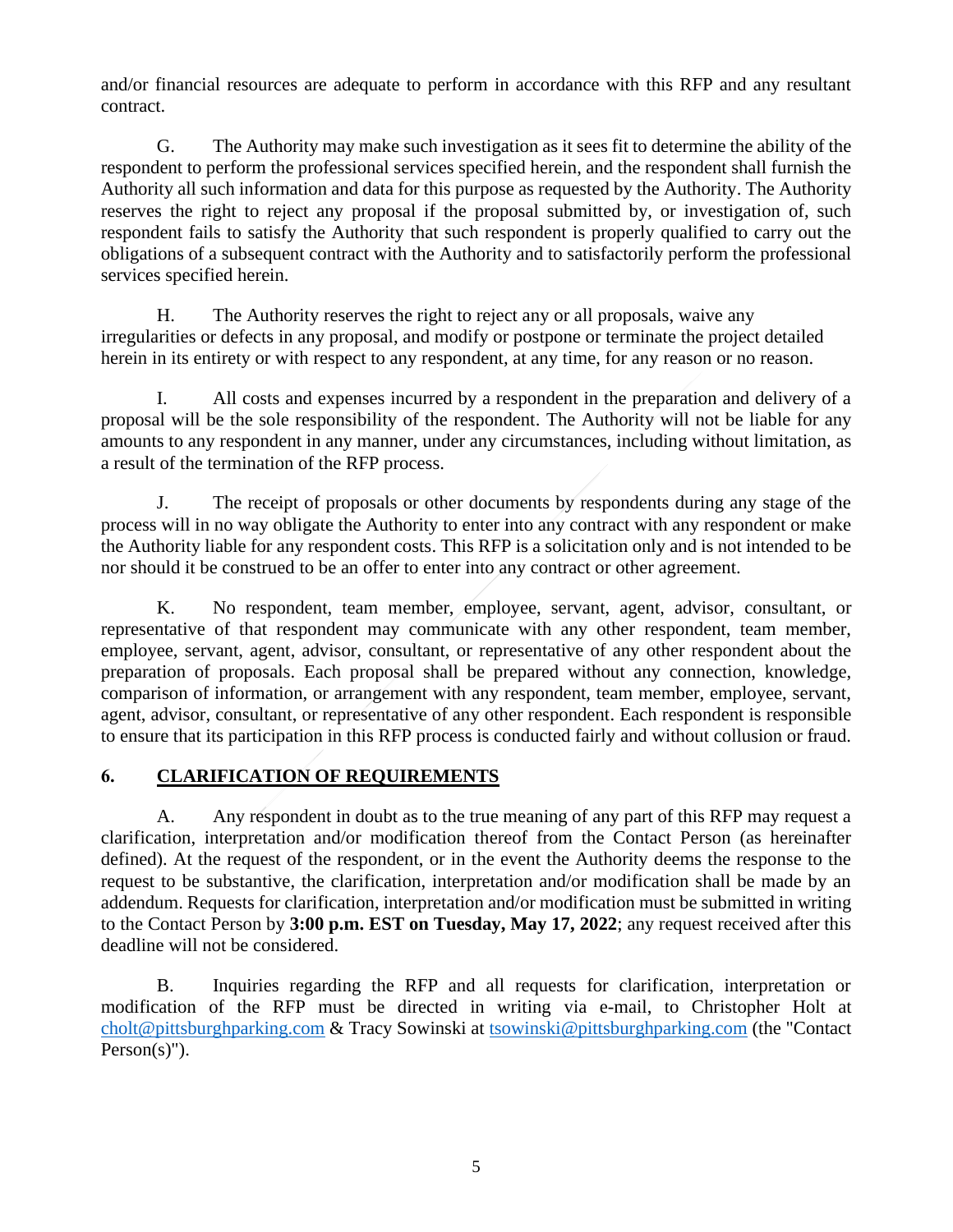C. If any alleged errors are noted in the RFP, a respondent should immediately notify the Contact Person and, if confirmed, an addendum shall be issued.

D. The Authority will not accept telephone calls or any other forms of communication pertaining to this RFP, except as set forth in Section 6.B.

E. This RFP may be updated, supplemented, or amended at any time by the Authority. Any changes, additions, deletions, or clarifications to the RFP will be made by addenda issued by the Authority.

F. Any addendum issued by the Authority shall be considered part of the RFP

G. Addenda will be sent via e-mail to the last known business address of each person/entity listed with the Authority as having received a copy of the RFP for proposal purposes. The Authority will make reasonable efforts to notify respondents in a timely manner of modifications to the RFP. Notwithstanding the foregoing, each respondent shall be responsible for ensuring that its proposal reflects any and all addenda issued by the Authority prior to the proposal due date.

#### **7. CONTRACT REQUIREMENTS**

Each respondent, in its proposal, must agree to be bound by the following requirements, should it be awarded a contract in connection with this RFP:

A. Except for the gross negligence or willful misconduct of the Authority, respondent shall indemnify and hold harmless the Authority, its successors and assigns, from and against any and all loss, damage and liability and for any and all claims for damages on account of or by reason of bodily injury, including death, which may be sustained or claimed to be sustained by any person, including employees of respondent, and from and against any and all damages to property, including the property of the Authority, its successors and assigns, caused by or arising out of or claimed to have been caused by or to have arisen out of any act or omission in connection with the contract respecting this RFP, whether or not occasioned by the negligence of the Authority, respondent, or either party's agents, servants or employees. For purposes of enforcing this provision, respondent hereby waives any or all immunities it may have under the Pennsylvania Workers' Compensation Act or otherwise. This indemnification obligation shall survive termination or expiration of the contract.

B. Respondent shall maintain, at all times until the termination of the contract, the following insurance:

| TYPE                                           | <b>AMOUNT</b>                                 |
|------------------------------------------------|-----------------------------------------------|
| <b>Workers Compensation</b>                    | Statutory (in conformance with Pennsylvania's |
|                                                | <b>Worker's Compensation Act)</b>             |
| Contractor's Public Liability including Bodily | Per Occurrence \$1,000,000                    |
| <b>Injury and Property Damage</b>              |                                               |
| <b>Automotive Property Damage and Bodily</b>   | Per Occurrence \$1,000,000                    |
| Injury                                         |                                               |
| <b>Professional Errors</b>                     | Per Occurrence \$1,000,000                    |
| Umbrella Liability                             | Annual Aggregate \$2,000,000                  |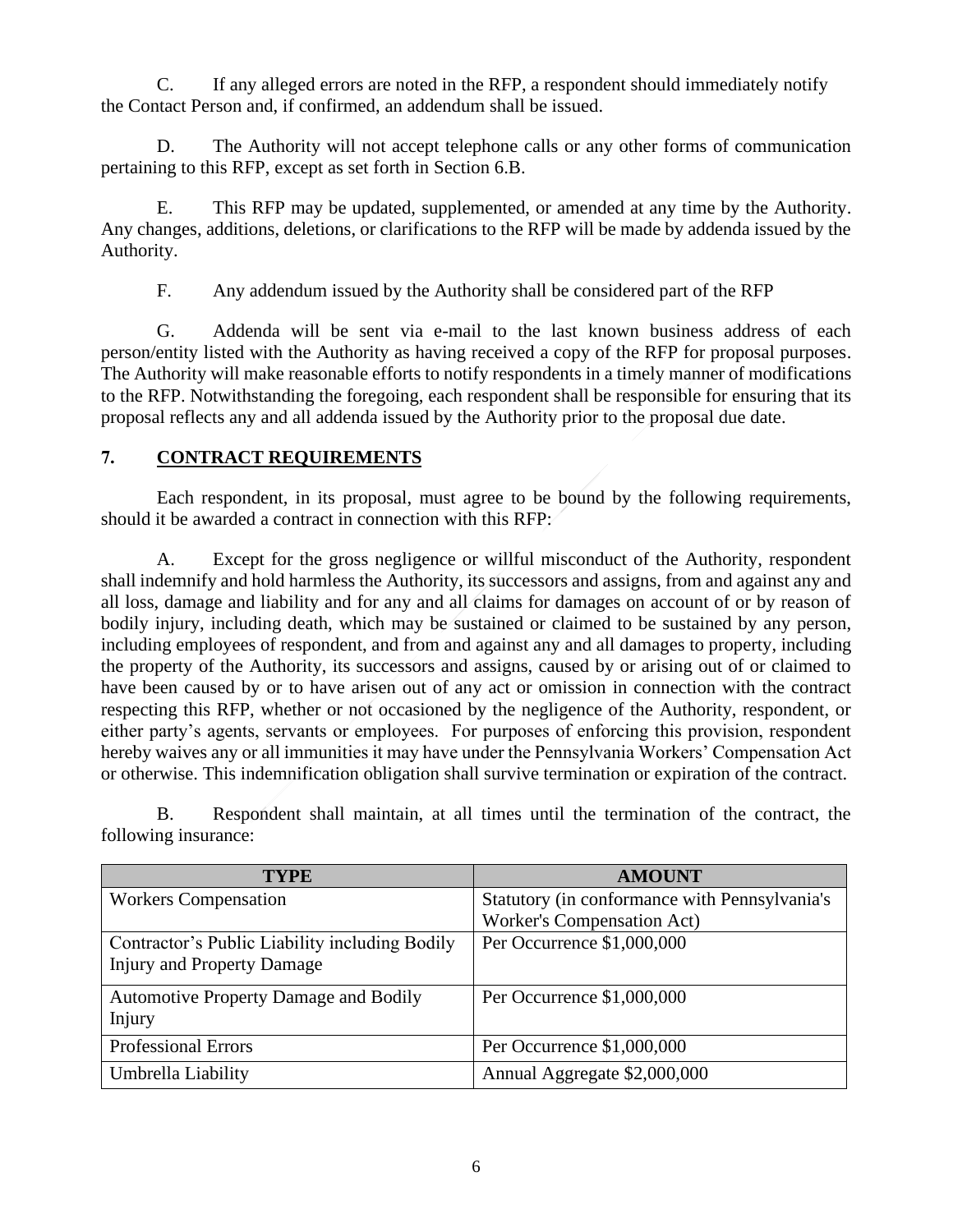C. Respondent shall include the Authority as an "Additional Insured" on the insurance described in this Section 7.

D. Respondent waives all right of subrogation against the Authority, its subsidiaries, agents, officers, directors, and employees for recovery of damages to the extent covered by any insurance applicable to the project and will secure appropriate waivers from the insurers providing coverage applicable to the project.

E. Insurance will be written through financially responsible companies with an A.M. Best rating of A- VII or better.

F. By specifying the above minimum insurance requirements, the Authority does not represent that coverage and limits will necessarily be adequate to protect respondent, and such coverage limits will not be deemed as a limitation of respondent's obligations hereunder.

#### **8. PRE-PROPOSAL MEETING**

A mandatory pre-proposal meeting will be held virtually via Zoom on the **Wednesday, May 4, 2022, at 10:00 a.m. EST.** This virtual Zoom Pre-Proposal meeting is mandatory, and each attendee must sign in via online form. The Zoom link will be posted alongside the RFP document and advertisement on the Authority's website at [www.pittsburghparking.com](http://www.pittsburghparking.com/)

#### **9. PROPOSAL REQUIREMENTS**

Generally, your proposal should describe in detail how you will provide the services and demonstrate how the approach fulfills the Scope of Work. While the Scope of Work represents what the Authority believes to be the best approach, proposers are encouraged to offer additional program elements that they believe will best achieve Authority's goals.

Each proposal should be in the format set forth below and not exceed forty-five (45) pages and will be rated on a 100-point scale. Rating will be according to the degree to which a respondent demonstrates its capacity to satisfy the requirements set forth herein. Each proposal should include the following parts, which will be assigned the indicated point values:

A. **Cover Page & Letter**: Please prepare a cover page similar to the one shown at the beginning of this RFP. The cover letter shall briefly identify and describe the respondent firm and/or team. A principal or officer authorized to execute contracts or other similar documents must sign the letter. Name, mailing address, phone, fax, email, and website address should be included. The contact information form shall be filled out and signed by contact representative. Reference **Exhibit F**  (**Total Possible Score: Pass/Fail)**

B. **Statement of Qualification and Experience**: Provide a brief narrative description of the respondent's history and capabilities relevant to the Project. The Statement of Qualifications and Experience shall address each of the following: **(Total Possible Score: 30 points)**

(i) Provide a general description of the firm along with an organizational chart that identifies the individuals who will be performing the Consultant Services and key team members.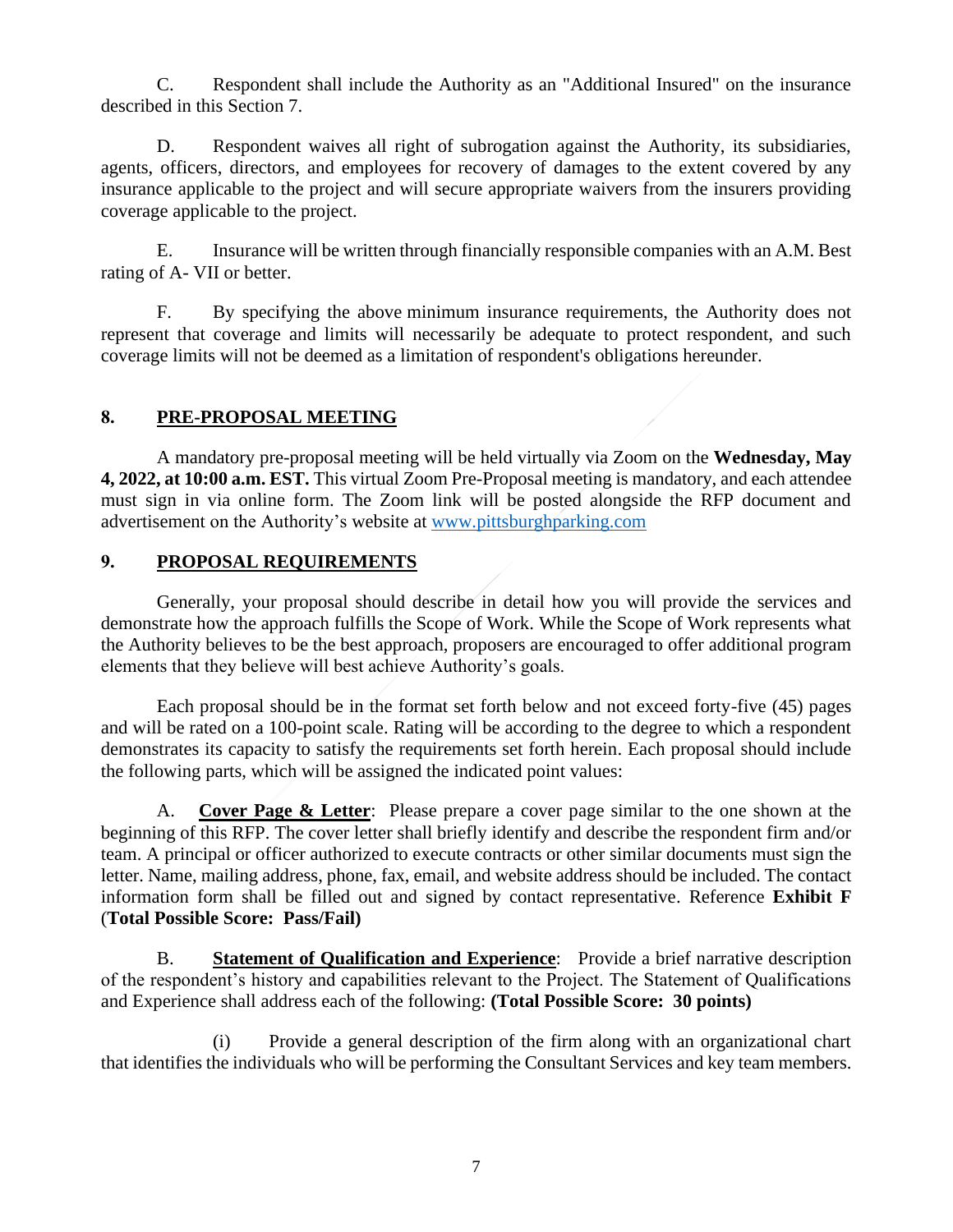(ii) Provide a description of the qualifications, relevant experience and resume for each individual who will be providing the Consulting Services. Briefly outline the roles of each such individual in providing the Consultant Services.

(iii) Describe the firm's availability to expedite a project of this nature in order to meet the Authority's deadlines related to the Consultant Services.

(iv) Provide a list of similar projects in that the Consultant has completed in the last 7 years and include references (including name, title, address, telephone number and e-mail address) from such engagements that can attest to the relevant qualifications and capabilities of your organization.

(v) Describe your organization's Pennsylvania presence. State the number of fulltime employees from your organization who are based in Pittsburgh and the location of your offices in Pennsylvania

(vi) In addition to the references in subparagraph (iv), provide a list of similar projects, which contain requirements that demonstrate your firm's capabilities. Projects within the Pittsburgh area are of particular interest.

C. **Project Understanding and Implementation:** Please organize your proposal so that it addresses each of the following items. **(***Total Possible Score: 25 points***)**

(i) Describe your firm's understanding of the RFP scope of work for professional services and how your firm would implement the project deliverables.

(ii) Describe your firm's site visit review of the facilities and your firm's recommendations.

(iii) Describe a general project implementation plan, schedule, and project approach, process milestones, including the anticipated actions, requirements and information needs that the Parking Authority will be expected to fulfill and, or provide.

D. **Fee Proposal:** Please organize your proposal so that it addresses each of the following items. **(Total Possible Score: 25 points)**

(i) Provide a Combined Total Fee amount which will be paid at the times and in the amounts listed on **Exhibit D** (Fee Proposal) for providing the Professional Services and within the guidelines of **Exhibit C** (Scope of Work) of the RFP.

(ii) Professional Services should be all inclusive of any incidental expenses and anticipated expense reimbursements, if any.

(iii) Provide a supplemental schedule that reflects your proposed hourly pricing mode for providing the Professional Services, organized by level of experience.

E. **Value Added Items**: Provide a detailed list of value-added items that the respondent is offering (at no additional cost) that would enhance the goods or services requested in this RFP. **(Total Possible Score: 10 points)**

8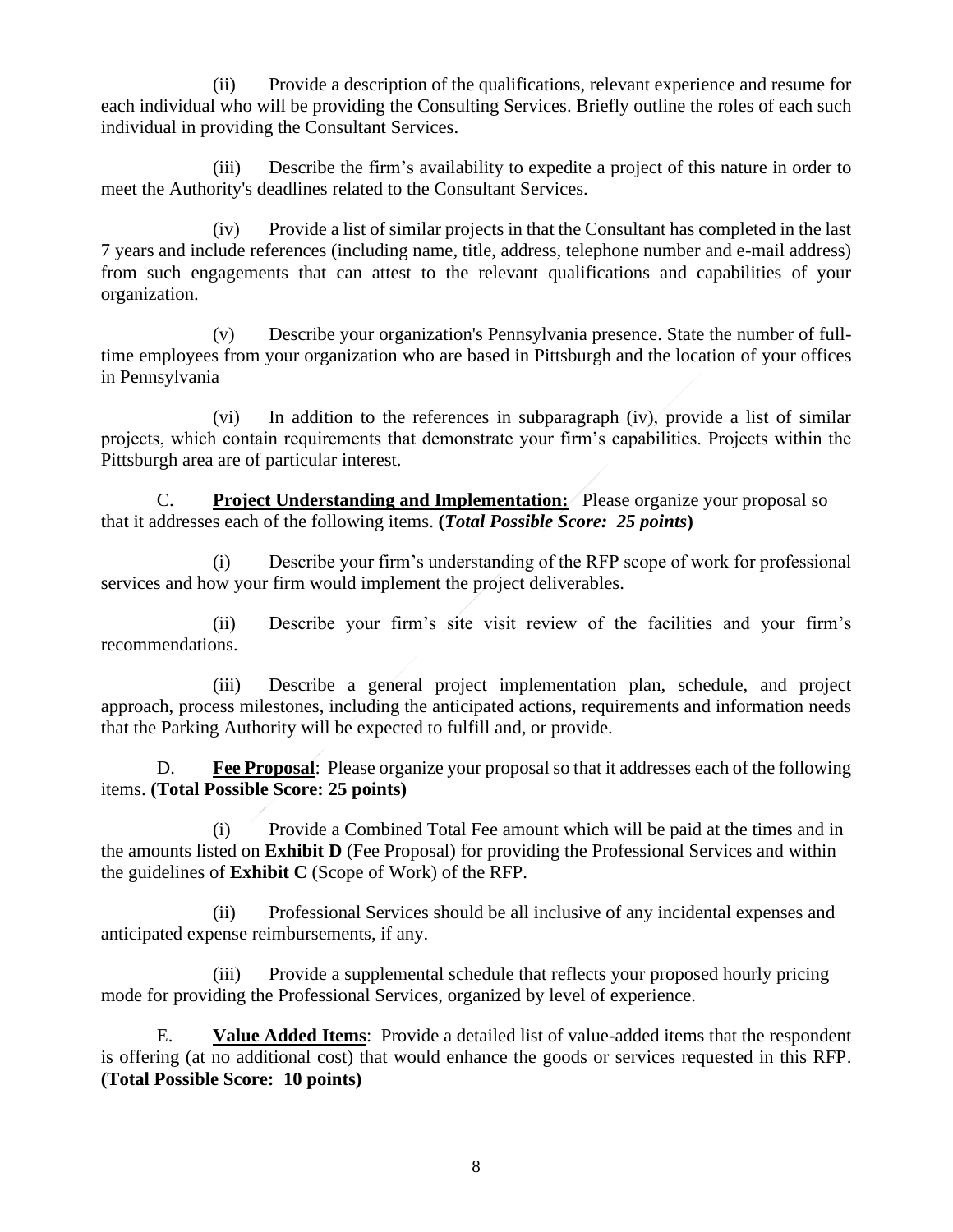F. **MBE/WBE Participation**: The Authority is committed to providing equal employment opportunities to minorities and women and equal opportunities for business growth and development to minority and women entrepreneurs. To that end, the Authority requires that all contractors and subcontractors performing work for the Authority demonstrate a good faith effort to obtain the participation of minority and women business enterprises in the work to be performed for the Authority and to employ minorities and women during performance of the work. It is the Authority's objective to obtain minority and women's participation in its contracts with the goal being 25% of the contract amount expended for minority participation and 10% of the contract amount expended for women's participation. The Authority promotes the full utilization of subcontracting activities to ensure a successful Minority and Women's Participation Plan. Provide tangible evidence that your organization has made a good faith effort to satisfy these goals. Respondents can contact the Pennsylvania Unified Certification Program (PAUCP) at their website [www.paucp.com](http://www.paucp.com/) for listings of certified professional services. Please refer to Exhibit "D" of the RFP. **(Total Possible Score: 10 points)** 

#### **10. EVALUATION AND SELECTION**

A. The Authority will form a selection committee (the "Selection Committee") to review and recommend proposals. The Board of Directors of the Authority has the final authority, in its sole and absolute discretion, for authorizing a contract with the Authority.

B. A shortlist of respondents may be scheduled for a structured oral presentation or interview and for discussions regarding best and final offers. Any such presentations shall be at no cost to the Authority. The Authority also reserves the right to visit the respondent's facilities. The oral interview may be recorded or videotaped by the Authority. At the end of the oral presentation/interview process, if any, any shortlisted respondents may be required to submit revised proposals to be reviewed again in accordance with Section 9 and this Section 10. Subject to the other terms and conditions of this RFP, the successful respondent will be recommended for contract negotiation.

C. Upon selection of a company, the Authority and selected company shall attempt to negotiate the Agreement. If an agreement cannot be reached, the Authority will end negotiations with the selected company and may enter into negotiations with the next most qualified company.

D. The Authority reserves the right to reject any and all proposals, to waive any informality and to reject the lowest cost proposal or for any other reason, including the inability to negotiate a contract for the type of services required for the project at a price determined by the Authority to be fair and reasonable.

E. The Authority reserves the right to negotiate any and all elements of this RFP.

F. The Authority may re-evaluate the necessary installation management services, including the scope and reasonable fee requirements.

G. The Authority anticipates executing an Agreement with the successful respondent within fifteen (15) days following award of the contract.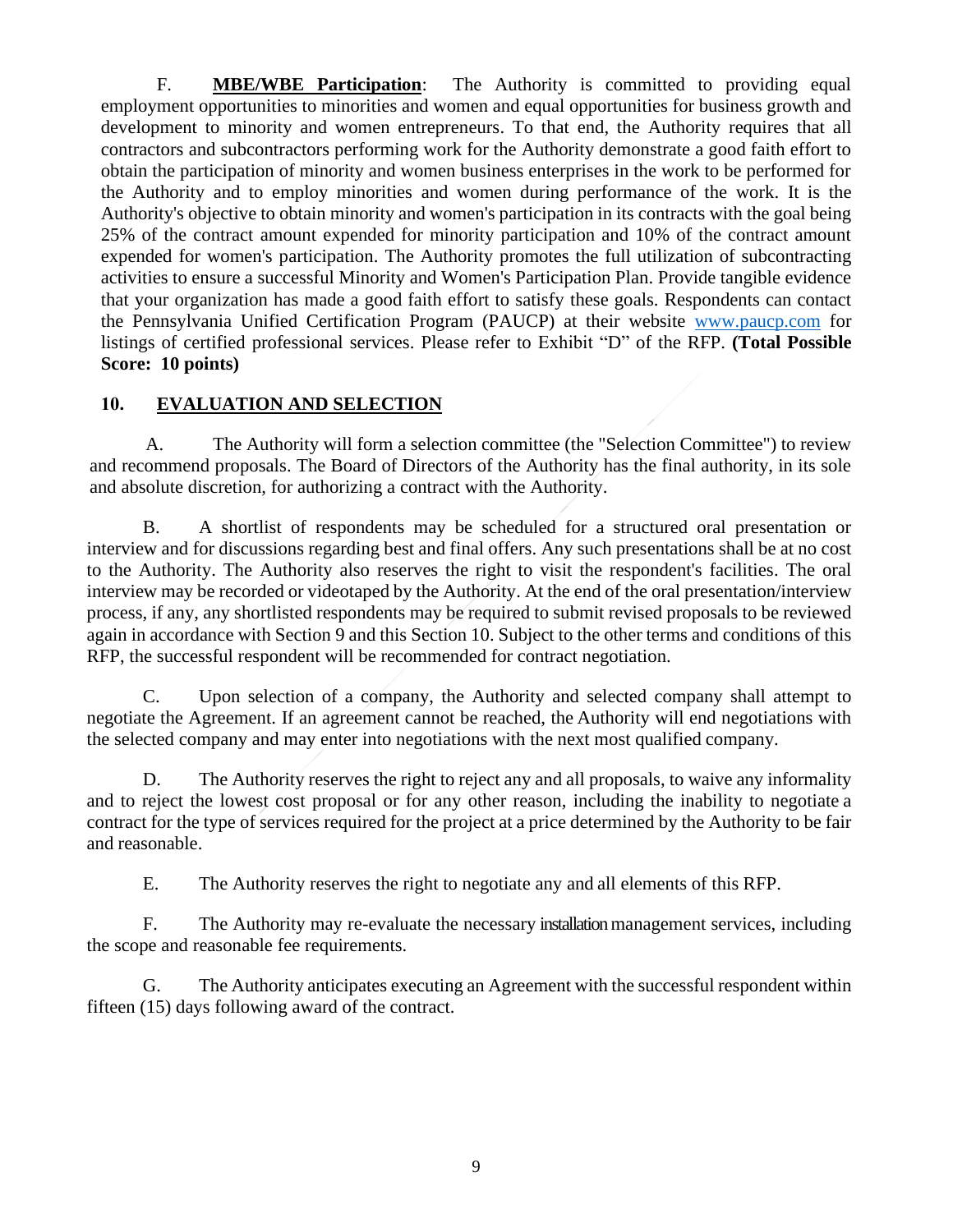#### **EXHIBIT A GARAGE FACILITIES DESCRIPTION**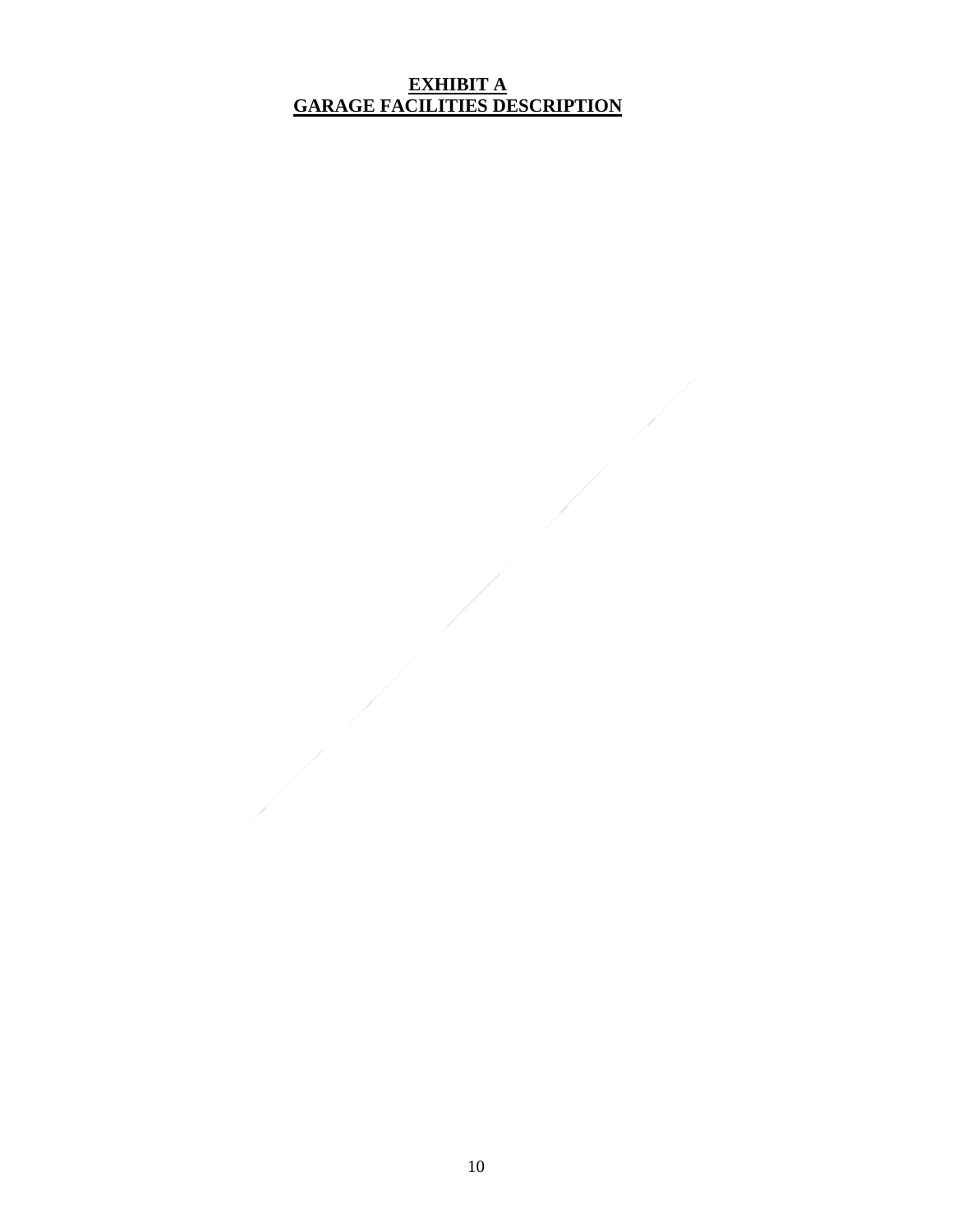# Ft. Duquesne & Sixth Garage 120 Sixth Street Pittsburgh, PA 15222



The Ft. Duquesne & Sixth Garage is in the downtown Pittsburgh area located on the corner of Ft. Duquesne Boulevard and Sixth Street. This six level self-park facility is comprised of one-half below grade basement level and five above-grade parking decks. The facility has a lined capacity of 920 spaces.

The facility provides entry access from both Ft. Duquesne Boulevard (one-way traffic east) and Sixth Street (two-way traffic north and south). Three entry lanes with PARCS equipment are situated inside the Sixth Street side of the facility. One entry lane accesses the Basement level of the facility and two entry lanes access upper levels 2 through 6 of the facility. The garage also has one entry lane equipped with PARCS equipment on the Ft. Duquesne Boulevard side of the facility. Vehicles exit the facility also via either Ft. Duquesne Boulevard or Sixth Street. There is a total of three exit lanes from the facility. Two exit lanes with PARCS equipment access the Sixth Street side of the garage and one exit lane accesses Ft. Duquesne Boulevard.

The garage lobby is located on the ground floor of the facility. The garage lobby is equipped with three (3) pay-on-foot stations (two cash/credit and one credit only). The garage's cashier office is equipped with two (2) fee computers.

In the heart of Pittsburgh's cultural district, the Ft. Duquesne &  $6<sup>th</sup>$  Garage serves a variety of theater and concert venues including Heinz Hall, Benedum Center and the Byham and O'Reilly theaters. The garage is also near several restaurants in the immediate area. The garage also provides variable event rate parking for two main sports venues including PNC Park (Pittsburgh Pirates) and Heinz Field (Pittsburgh Steelers). The garage also partners with the Renaissance Hotel, located directly across Sixth St. by providing exclusive basement parking for their valet parking program through a commercial lease agreement.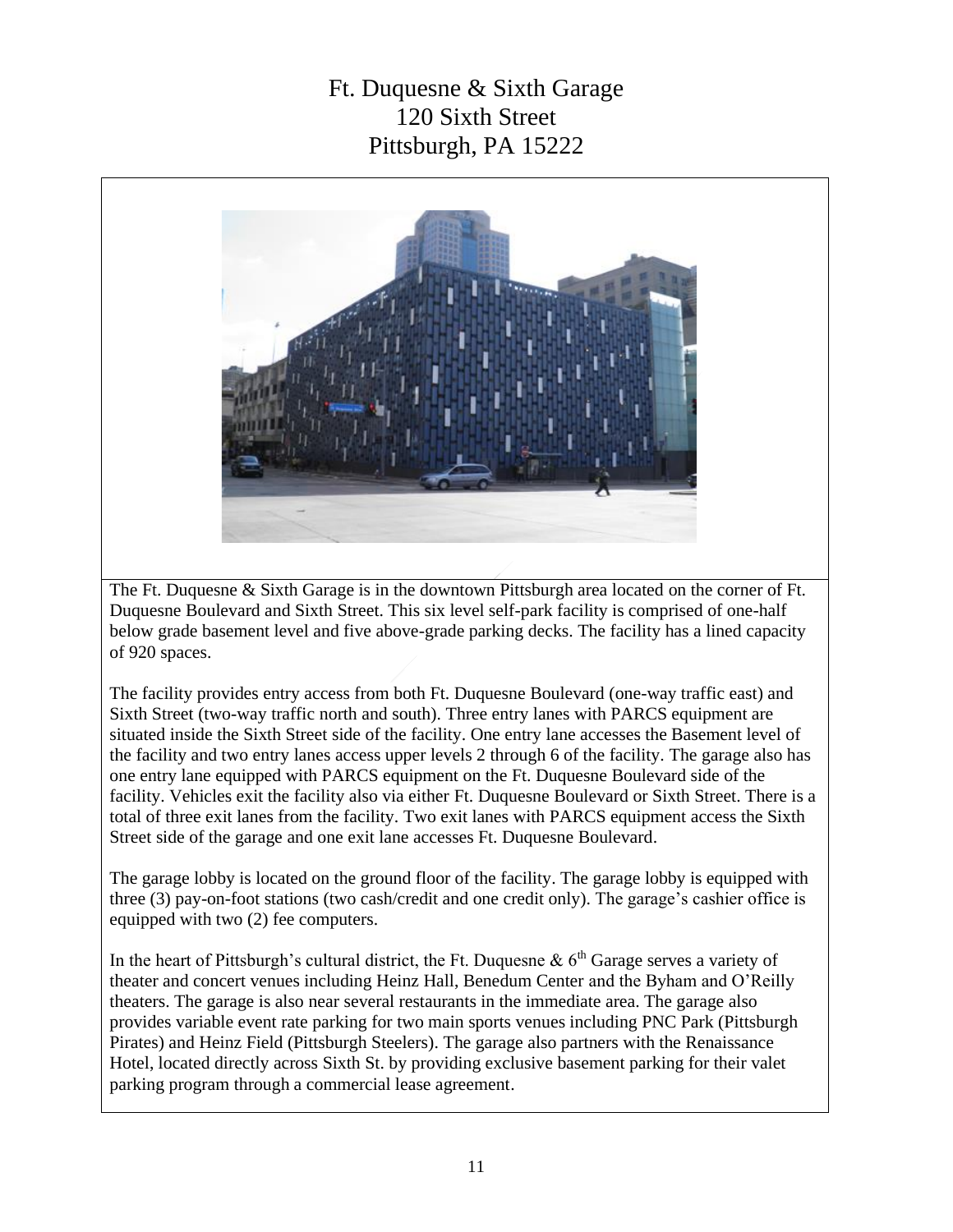Third Avenue Garage 238 Fourth Avenue Pittsburgh, PA 15222



The Third Avenue Garage is in the downtown Pittsburgh area located between Wood Street and Stanwix Street. This six level self-park facility is comprised of one below grade basement level and five above-grade parking decks. The facility has a lined capacity of 575 spaces and offers valet-assist parking on levels two through five.

The facility provides entry access from both Third Avenue (one-way traffic north) and Fourth Avenue (one-way traffic south). Two entry lanes with PARCS equipment are situated on the Fourth Avenue side of the facility. Vehicles exit the facility also via either Third Avenue or Fourth Avenue. Two exit lanes with PARCS equipment are situated on the Third Avenue side of the garage. The basement level is a reserved lease parking level nested via PARCS entry equipment.

The garage lobby is located on the ground floor of the facility. The garage lobby is equipped with two  $(2)$  pay-on-foot stations and one  $(1)$  fee computer.

The Third Avenue Garage is located adjacent to the PPG Place complex and the Market Square area, which contains a variety of restaurants, outdoor cafes, outdoor entertainment, and other events. The garage is also situated adjacent to the PPG Plaza and Wintergarden. In addition, the garage serves the Point Park University student and faculty patrons as well as various downtown residential customers.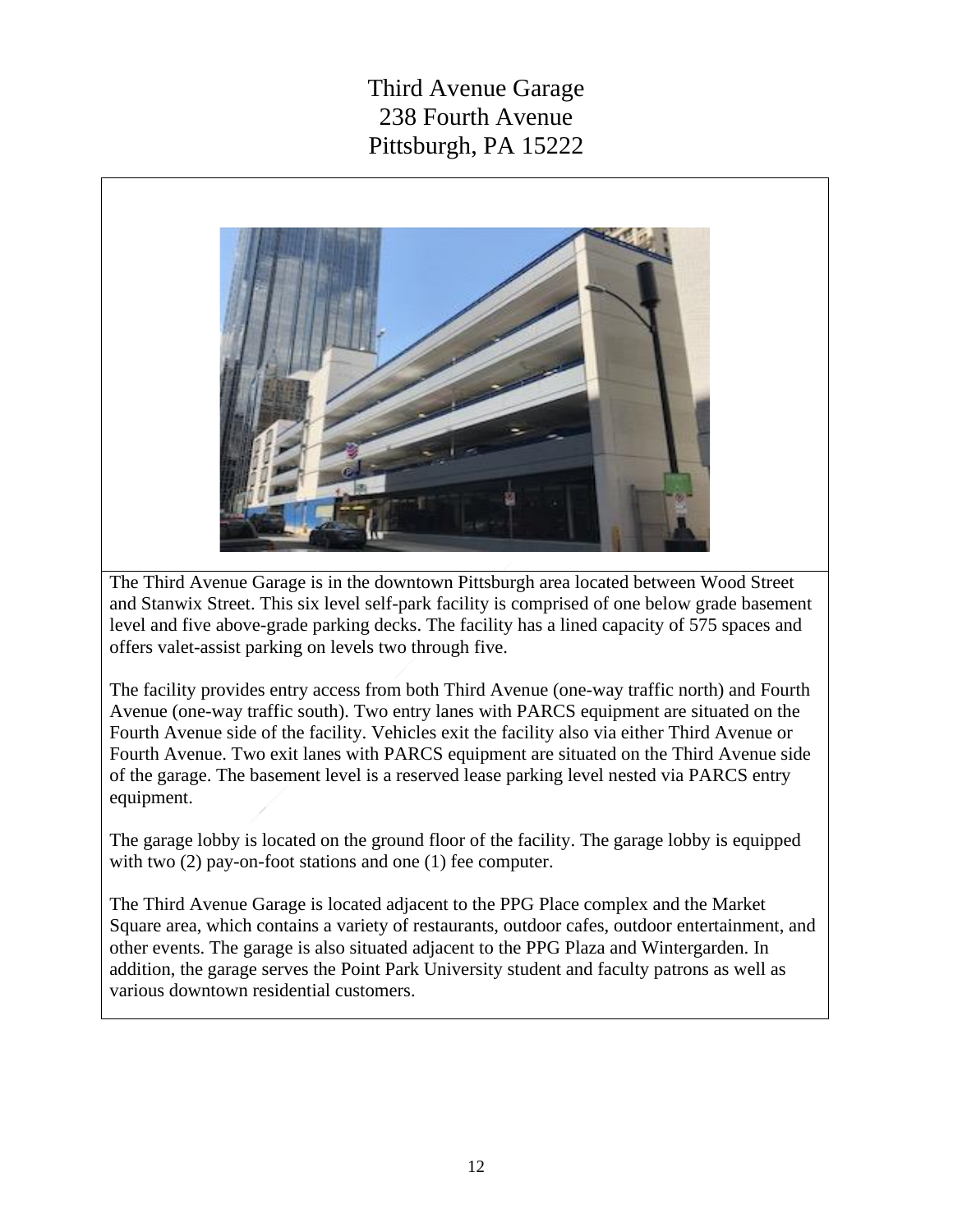Wood Allies Garage 228 Boulevard of the Allies Pittsburgh, PA 15222



The Wood Allies Garage is in the downtown Pittsburgh area located between Wood Street and Market Street. This ten level self-park facility is comprised of ten above-grade parking decks and has a lined capacity of 542 spaces.

The facility provides entry access from the Boulevard of the Allies only. One entry lane equipped with redundant PARCS equipment is situated at the bottom and top of the entry lane ramp. Vehicles exit the facility via either Boulevard of the Allies or First Avenue. Two exit lanes with PARCS equipment are situated on the Boulevard of the Allies side of the garage and one exit lane equipped with PARCS equipment is situated on the First Avenue side of the facility.

The garage lobby is located on the ground floor of the facility. The garage lobby is equipped with two  $(2)$  pay-on-foot stations and one  $(1)$  fee computer.

The Wood Allies Garage is situated adjacent to the man offices of the Pittsburgh Parking Authority (PPA) and supports PPA employee and fleet vehicle parking among other things. It serves parkers from Point Park University as well as many other smaller office buildings. As with the Third Avenue Garage, the garage is situated in close proximity to the PPG Plaza and Wintergarden and Market Square area and also provides parking for events at Point State Park.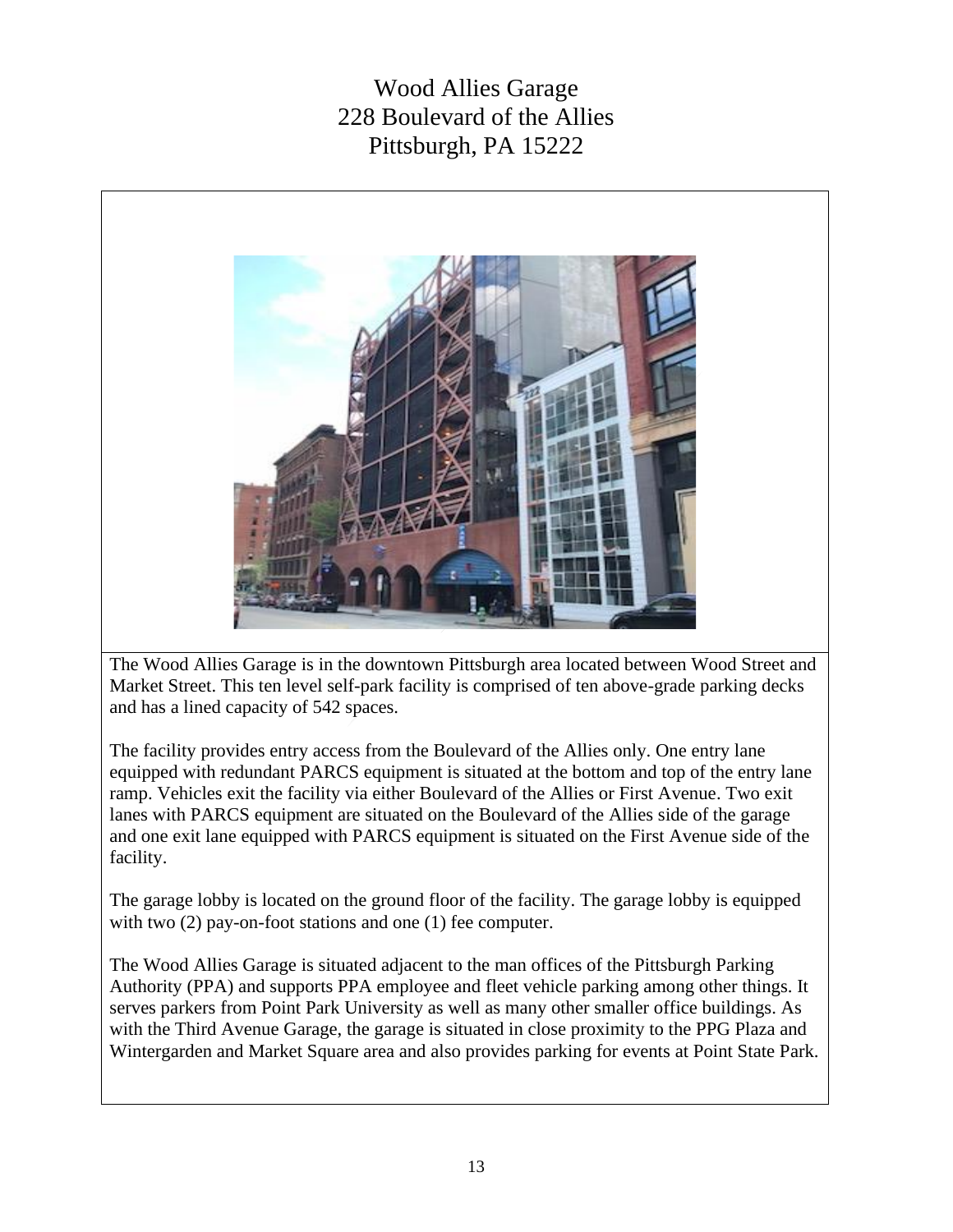Forbes Semple Garage 210 Meyran Avenue Pittsburgh, PA 15213



The Forbes Semple Garage is in the Oakland area of Pittsburgh located just off Forbes Avenue between Meyran Avenue and Semple Street. This eight level self-park facility is comprised of ½ level below grade and eight above-grade parking decks. The facility has a lined capacity of 449 spaces.

The facility provides entry access from the Meyran Avenue only. One entry lane with redundant PARCS equipment is situated at the middle of the entry lane ramp. Vehicles exit the facility via Meyran Avenue only via two exit lanes with PARCS equipment. The basement level is a reserved lease parking level nested via PARCS entry and exit equipment.

The garage lobby is located on the ground floor of the facility. The garage lobby is equipped with two  $(2)$  pay-on-foot stations and one  $(1)$  fee computer.

Due to its location in the heart of Oakland's Business and University District, the Forbes Semple Garage serves visitor and employee parking for the University of Pittsburgh, as well as the UPMC hospital system. The garage is one block from Forbes Avenue, which has a variety of shops, restaurants, specialty stores and businesses. The garage also provides Pitt sporting event parking overflow for the Petersen Events Center.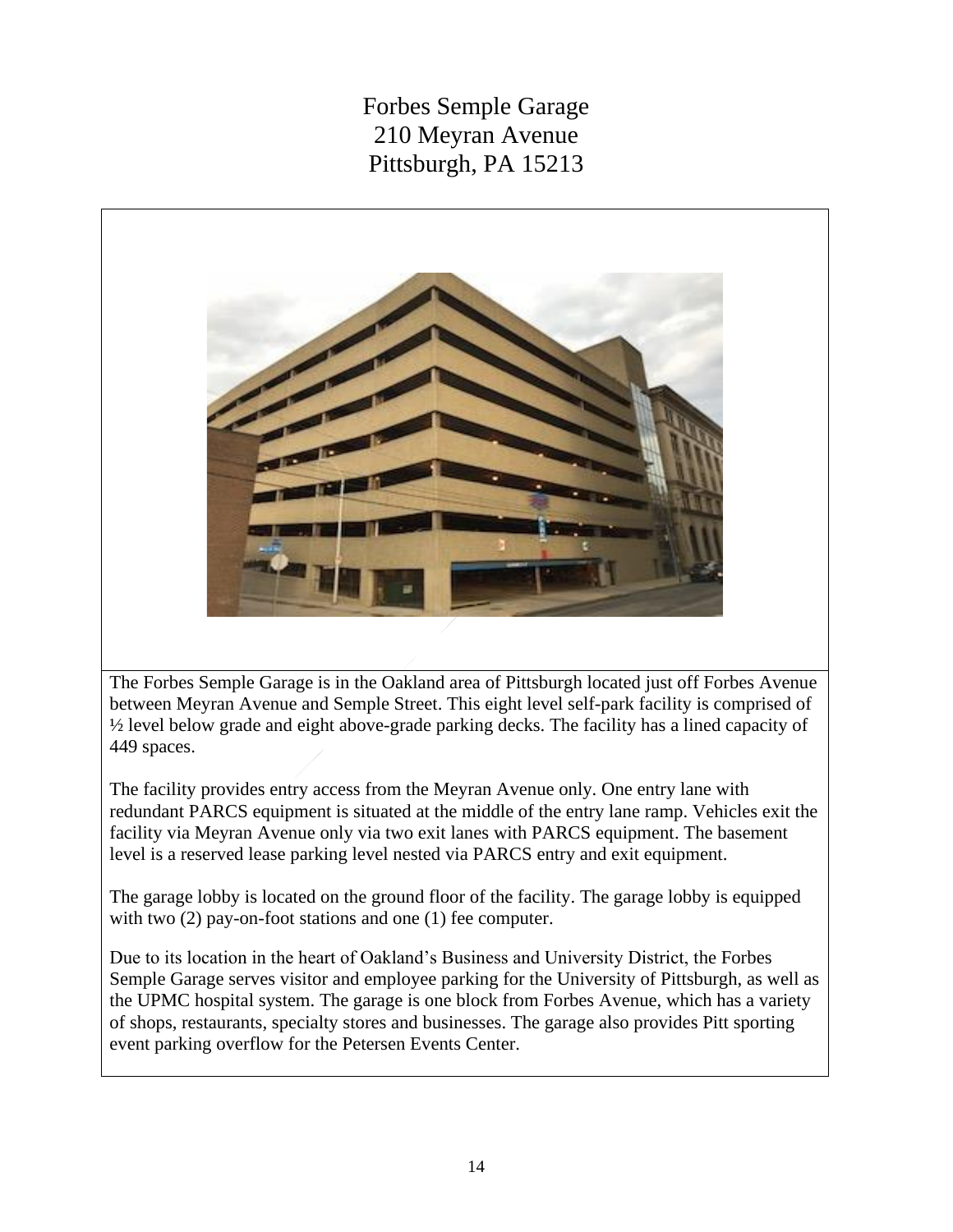# Shadyside Garage 714 Bellefonte Street Pittsburgh, PA 15232



The Shadyside Garage is in the Shadyside area of Pittsburgh area located on Bellefonte St. between Walnut Street and Ellsworth Avenue. This five level self-park facility is comprised of one below grade basement level and four above-grade parking decks. The facility has a lined capacity of 208 spaces.

The facility provides both entry and exit access from Bellefonte Street only. The garage is equipped with one entry lane and two exit lanes. The entry lane is equipped with redundant PARCS equipment. Vehicles exit the facility via two exit lanes with PARCS equipment.

The garage lobby is located on the ground floor of the facility. The garage lobby is equipped with two  $(2)$  pay-on-foot stations and one  $(1)$  fee computer.

This garage is situated one block from the Walnut Street Business District and provides convenient additional off-street parking for the various gourmet restaurants and specialty retailers. The garage also supports many local events during the year such as the Shadyside Arts Festival.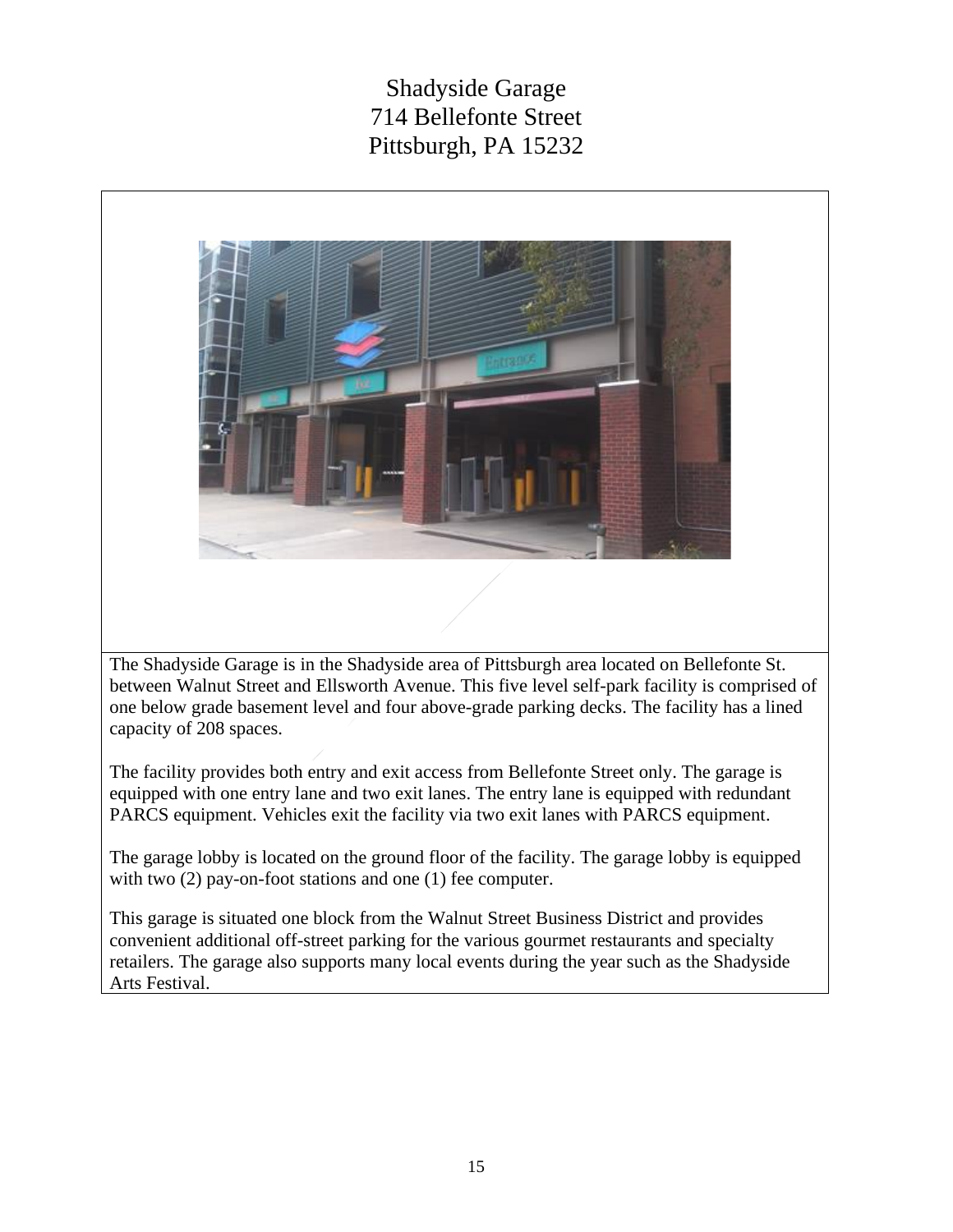## **EXHIBIT B**

## **EXISTING PARCS EQUIPMENT AT GARAGE FACILITIES**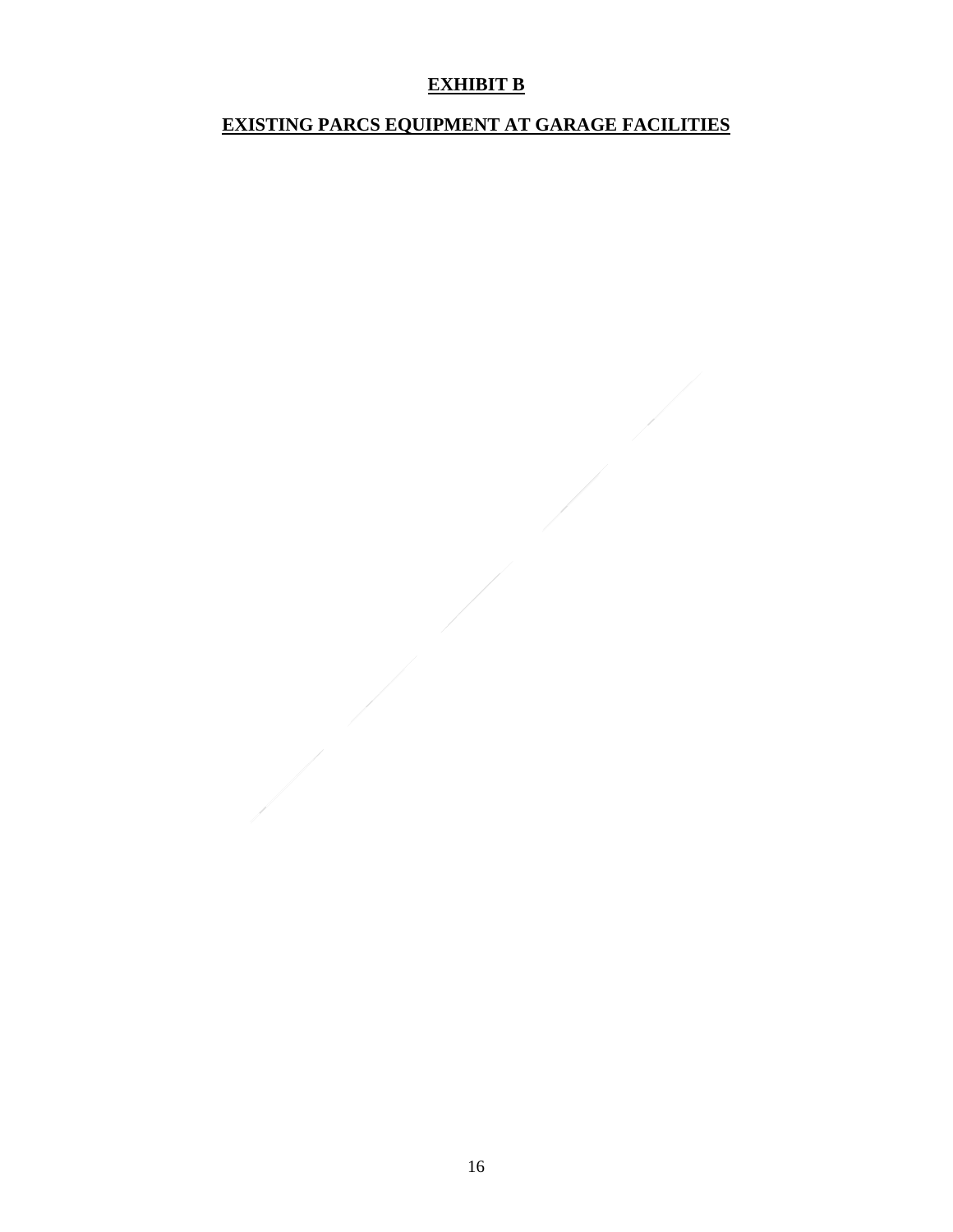# **FT. DUQUESNE & 6TH GARAGE**

| <b>Equipment Type</b>                                           | <b>Manufacturer/Model</b>                                      | Qty            | Year | <b>Comments</b>          |
|-----------------------------------------------------------------|----------------------------------------------------------------|----------------|------|--------------------------|
| <b>Proximity Card Readers</b>                                   | <b>HID Maxi Prox</b>                                           | 9              | 2009 | Incl. Basement Area      |
| <b>Entry Stations</b>                                           | Zeag Orion XR LE                                               | $\overline{4}$ | 2009 | Credit Card In/Out       |
| <b>Exit Stations</b>                                            | Zeag Orion XR                                                  | 3              | 2009 | Credit Card In/Out       |
| Gate Box with Articulating<br>Arm                               | <b>Magnetic Parking Pro</b><br>Microdrive                      | 5              |      |                          |
| Gate Box with Straight<br>Arm                                   | Magnetic Parking Pro<br>Microdrive                             | $\overline{3}$ |      | Incl. Basement Area      |
|                                                                 | Zeag Orion XR APS                                              | $\overline{2}$ | 2009 | Cash & Credit            |
| Pay-On-Foot Stations                                            | Zeag Orion XR<br>APZG1                                         | $\mathbf{1}$   | 2015 | Credit Card Only         |
| Fee Computers                                                   | Zeag XR Pioneer POS<br>with Touch Screen                       | $\overline{1}$ |      | Cash/Credit Card         |
| Remote Fee Display,<br>Validator, Receipt Printer<br>and Drawer |                                                                | $\mathbf{1}$   | 2016 |                          |
| Integrated "FULL" Sign                                          |                                                                | $\overline{2}$ |      |                          |
| <b>Remote Validator</b>                                         | Zeag ValiMate<br>$(4-Button)$                                  | $\mathbf{1}$   | 2013 | <b>Renaissance Hotel</b> |
| <b>PARCS Management</b><br>Software                             | WebParcs 7.x                                                   | $\mathbf{1}$   | 2015 |                          |
| <b>Intercom Stations</b>                                        | Commend                                                        | $\overline{2}$ |      |                          |
| ParkPGH                                                         | Pittsburgh Cultural<br>Trust - Real Time<br>Occupancy Web Site | $\mathbf{1}$   | 2010 |                          |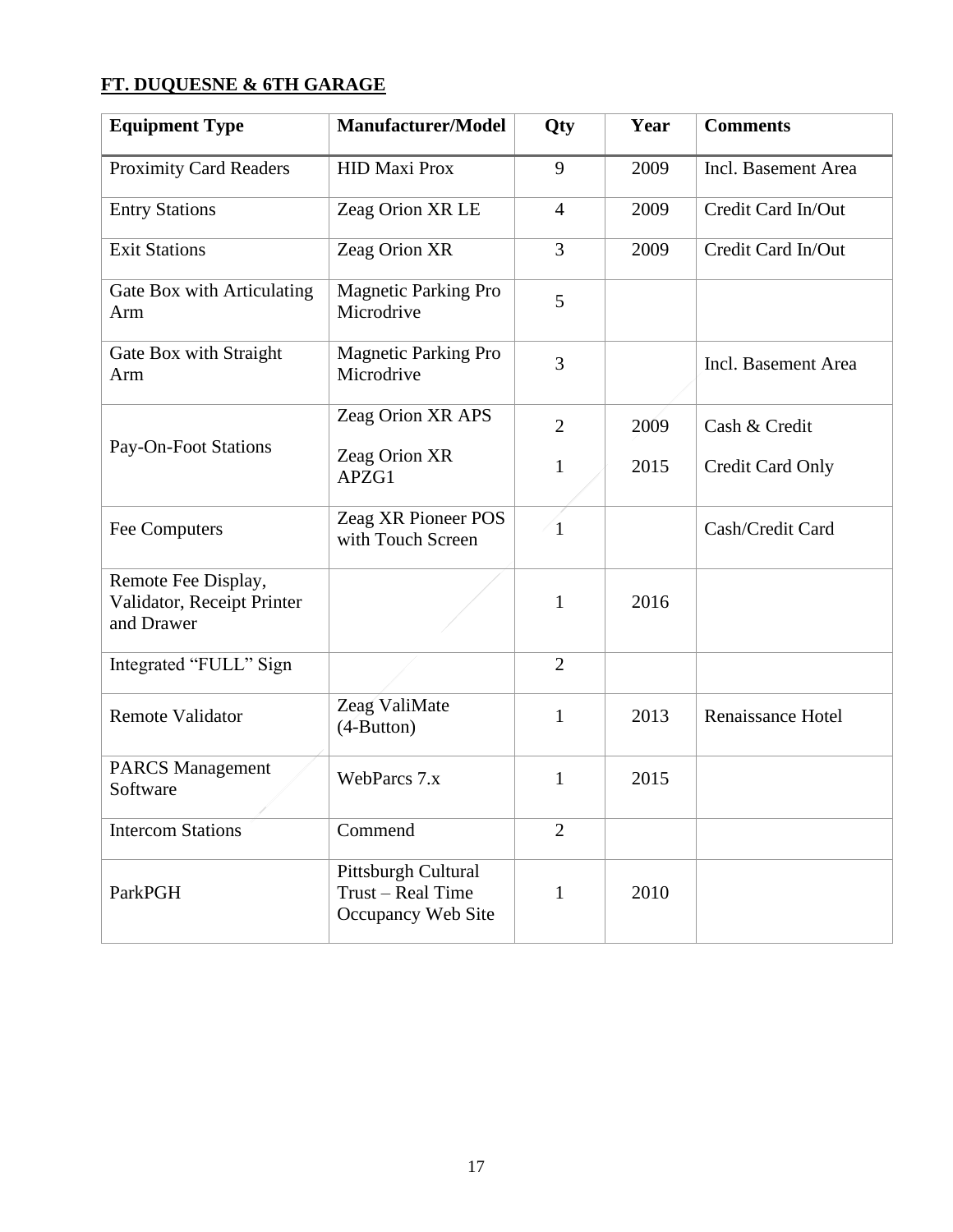# **THIRD AVENUE GARAGE**

| <b>Equipment Type</b>               | <b>Manufacturer/Model</b>                                      | Qty            | Year | <b>Comments</b>                                            |  |
|-------------------------------------|----------------------------------------------------------------|----------------|------|------------------------------------------------------------|--|
| <b>Proximity Card Readers</b>       | <b>Indala Flex Pass</b>                                        | 6              | 2004 | 1 - Reader on Secured<br><b>Bike Area</b>                  |  |
| <b>Multi-throat Entry Stations</b>  | Amano AGP2031                                                  | $\overline{2}$ | 2004 | Intercoms required                                         |  |
| <b>Multi-throat Exit Stations</b>   | Amano AMG4570                                                  | $\overline{2}$ | 2004 | <b>Credit Card</b><br>Acceptance and<br>intercoms required |  |
| Gate Box with Articulating<br>Arm   | Amano AGP1711                                                  | $\overline{4}$ | 2004 |                                                            |  |
| Gate Box with Articulating<br>Arm   | Amano AGP1711                                                  | $\mathbf{1}$   | 2012 |                                                            |  |
| <b>Pay-On-Foot Stations</b>         | Amano AGP7811                                                  | $\overline{2}$ | 2009 | Intercoms required                                         |  |
| <b>Fee Computers</b>                | Amano AGP5200                                                  | $\overline{1}$ | 2004 |                                                            |  |
| Validator                           | Amano AGP5610                                                  | $\mathbf{1}$   | 2004 |                                                            |  |
| <b>Cash Drawer</b>                  | <b>M-S EP-125KL</b>                                            | $\mathbf{1}$   | 2004 |                                                            |  |
| <b>Receipt Printer</b>              | Citizen IDP 3210                                               | $\mathbf{1}$   | 2004 |                                                            |  |
| <b>Remote Fee Display</b>           | Amano AGP 5910                                                 | $\mathbf{1}$   | 2004 |                                                            |  |
| Integrated "FULL" Sign              | Signal-Tech                                                    | $\overline{2}$ | 2017 |                                                            |  |
| <b>PARCS Management</b><br>Software | iParcProfessional -<br>Build 19                                | $\mathbf{1}$   | 2017 |                                                            |  |
| ParkPGH                             | Pittsburgh Cultural<br>Trust - Real Time<br>Occupancy Web Site | 1              | 2010 |                                                            |  |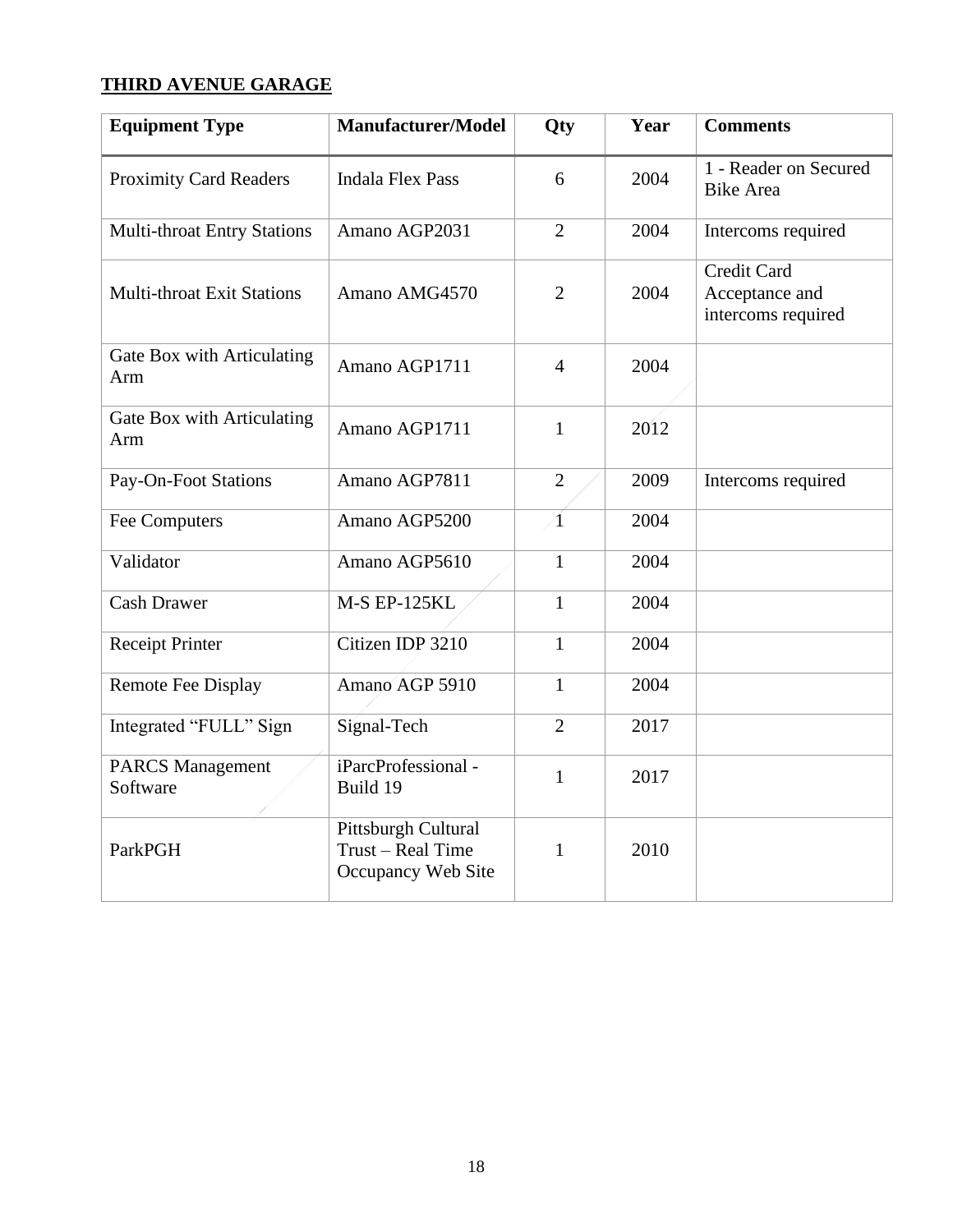# **WOOD ALLIES GARAGE**

| <b>Equipment Type</b>                                                     | <b>Manufacturer/Model</b>       | <b>Qty</b>     | Year | <b>Comments</b>                                         |
|---------------------------------------------------------------------------|---------------------------------|----------------|------|---------------------------------------------------------|
| <b>Proximity Card Readers</b>                                             | <b>Indala Flex Pass</b>         | 5              | 2004 |                                                         |
| Multi-throat Entry<br><b>Stations</b>                                     | Amano AGP2031                   | $\overline{2}$ | 2004 | $2nd$ Station Redundant.<br>Intercoms required          |
| <b>Multi-throat Exit Stations</b>                                         | Amano AMG4570                   | 3              | 2004 | <b>Credit Card</b><br>Acceptance. Intercoms<br>required |
| Gate Box with<br><b>Articulating Arm</b>                                  | Amano AGP1711                   | 5              | 2004 |                                                         |
| Pay-On-Foot Station                                                       | Amano AGP7800                   | $\overline{2}$ | 2004 | Intercoms required                                      |
| Fee Computers                                                             | Amano AGP5200                   | 1              | 2004 |                                                         |
| Validator                                                                 | Amano AGP5610                   | 1              | 2004 |                                                         |
| <b>Cash Drawer</b>                                                        | <b>M-S EP-125KL</b>             | $\mathbf{1}$   | 2004 |                                                         |
| <b>Receipt Printer</b>                                                    | Citizen IDP 3210                | $\mathbf{1}$   | 2004 |                                                         |
| Remote Fee Display                                                        | Amano AGP 5910                  | $\mathbf{1}$   | 2004 |                                                         |
| Integrated "FULL" Sign                                                    | Unknown                         | $\mathbf{1}$   | 2004 |                                                         |
| <b>PARCS Management</b><br>Software                                       | iParcProfessional -<br>Build 19 | 1              | 2017 |                                                         |
| Pittsburgh Cultural<br>Trust – Real Time<br>ParkPGH<br>Occupancy Web Site |                                 | 1              | 2010 |                                                         |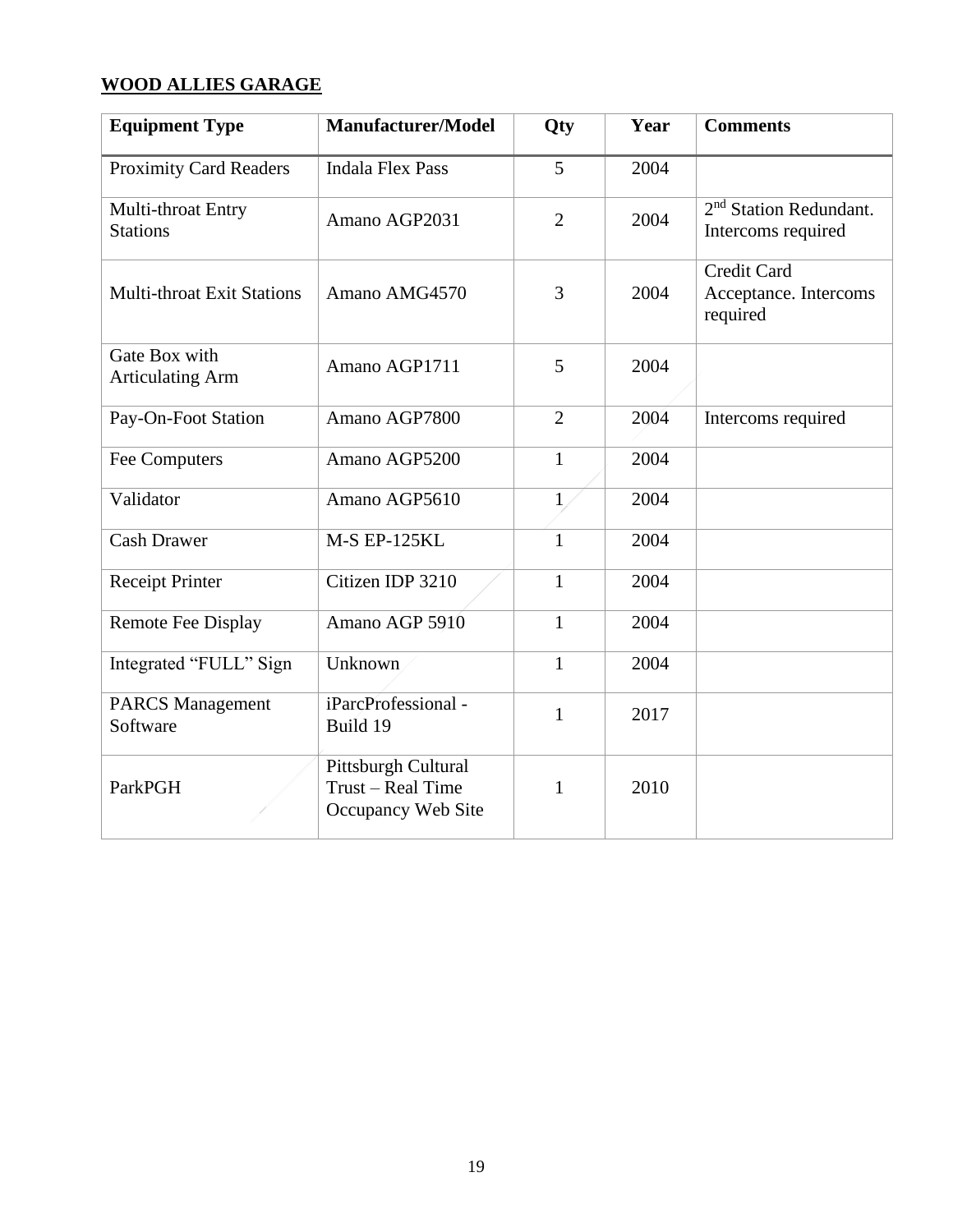# **FORBES SEMPLE GARAGE**

| <b>Equipment Type</b>               | <b>Manufacturer/Model</b>               | <b>Qty</b>     | Year | <b>Comments</b>                                          |
|-------------------------------------|-----------------------------------------|----------------|------|----------------------------------------------------------|
| <b>Proximity Card Reader</b>        | <b>Indala Flex Pass</b>                 | 5              | 2004 |                                                          |
| <b>Multi-throat Entry Station</b>   | Amano AGP2011                           | $\mathbf{1}$   | 2009 | 2 <sup>nd</sup> Station Redundant.<br>Intercoms required |
| <b>Multi-throat Entry Station</b>   | Amano AGP2031                           | $\mathbf{1}$   | 2004 | Intercoms required                                       |
| <b>Multi-throat Exit Station</b>    | 2004<br>Amano AMG4570<br>$\overline{2}$ |                |      | Credit Card<br>Acceptance. Intercoms<br>required         |
| Gate Box with Articulating<br>Arm   | Amano AGP1711                           | $\overline{4}$ | 2004 |                                                          |
| Pay-On-Foot Station                 | Amano AGP7800                           | $\overline{2}$ | 2004 |                                                          |
| Fee Computer                        | Amano AGP5200                           | $\mathbf{1}$   | 2004 |                                                          |
| Validator                           | Amano AGP5610                           | 1              | 2004 |                                                          |
| <b>Cash Drawer</b>                  | <b>M-S EP-125KL</b>                     | $\mathbf{1}$   | 2004 |                                                          |
| Receipt Printer                     | Citizen IDP 3210                        | $\mathbf{1}$   | 2004 |                                                          |
| <b>Remote Fee Display</b>           | Amano AGP 5910                          | $\mathbf{1}$   | 2004 |                                                          |
| Integrated "FULL" Sign              | Unknown                                 | $\mathbf{1}$   | 2004 |                                                          |
| <b>PARCS Management</b><br>Software | iParcProfessional -<br>Build 19         | 1              | 2017 |                                                          |
|                                     |                                         |                |      |                                                          |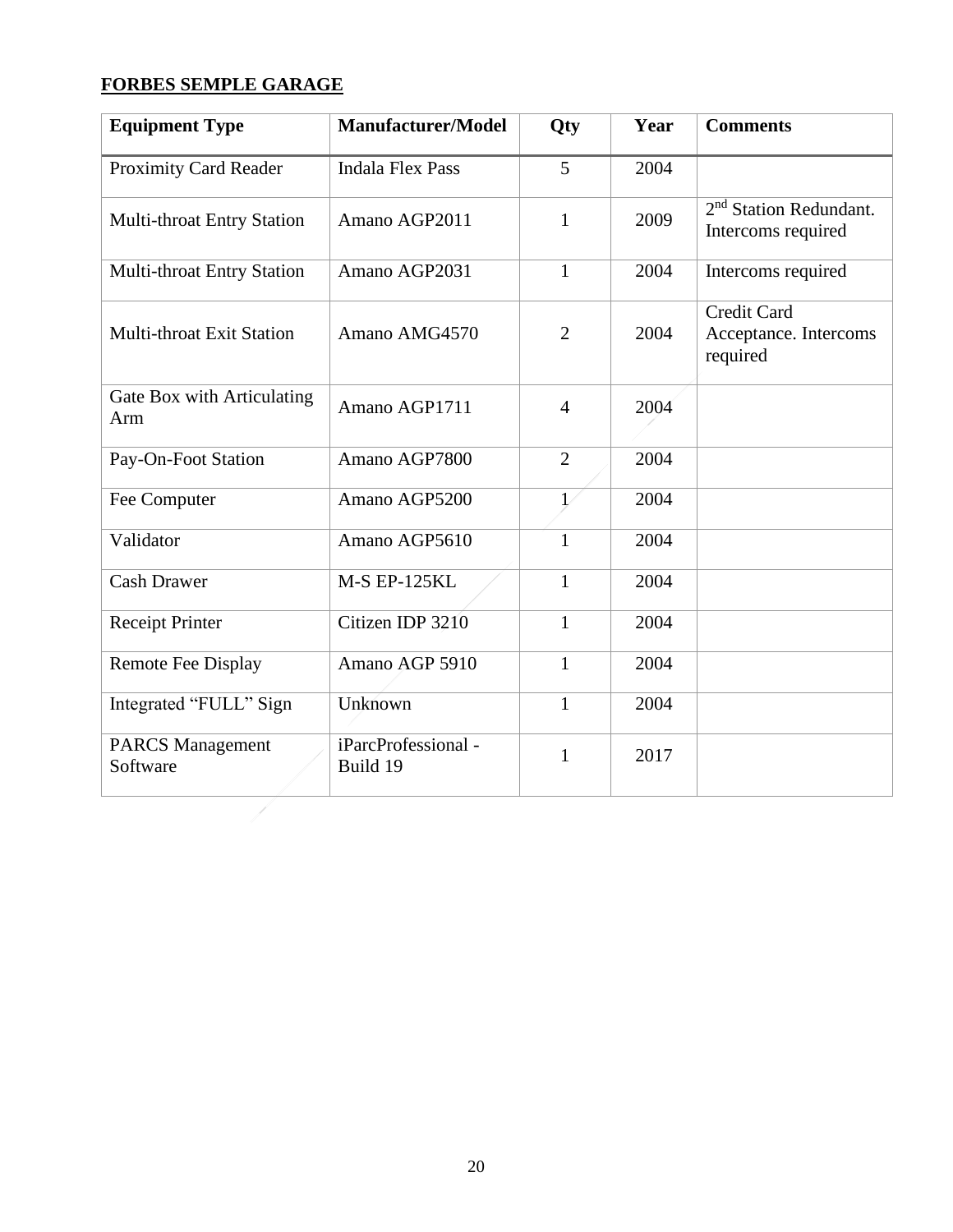## **SHADYSIDE GARAGE**

7

| <b>Equipment Type</b>               | <b>Manufacturer/Model</b>       | Qty            | Year | <b>Comments</b>                                          |
|-------------------------------------|---------------------------------|----------------|------|----------------------------------------------------------|
| <b>Proximity Card Reader</b>        | Amano AMT570                    | $\overline{4}$ | 2011 | Interior of Entry/Exit<br><b>Stations</b>                |
| Multi-throat Entry Station          | Amano AMG2570                   | $\overline{2}$ | 2011 | 2 <sup>nd</sup> Station Redundant.<br>Intercoms required |
| <b>Multi-throat Exit Station</b>    | Amano AMG4570                   | $\overline{2}$ | 2011 | <b>Credit Card</b><br>Acceptance. Intercoms<br>required  |
| Gate Box with Articulating<br>Arm   | Amano AMG1750                   | 3              | 2011 |                                                          |
| Pay-On-Foot Station                 | Amano AGP7811                   | $\overline{2}$ | 2009 | Intercoms required                                       |
| Fee Computer                        | Amano AGP5200                   | $\mathbf{1}$   | 2004 |                                                          |
| Validator                           | Amano AGP5610                   | $\mathbf{1}$   | 2004 |                                                          |
| <b>Cash Drawer</b>                  | <b>M-S EP-125KL</b>             | $\mathbf{1}$   | 2004 |                                                          |
| <b>Receipt Printer</b>              | Citizen IDP 3210                | $\mathbf{1}$   | 2004 |                                                          |
| <b>Remote Fee Display</b>           | Amano AGP 5910                  | $\mathbf{1}$   | 2004 |                                                          |
| Integrated "FULL" Sign              | Unknown                         | $\mathbf{1}$   | 2004 |                                                          |
| <b>PARCS Management</b><br>Software | iParcProfessional -<br>Build 19 | $\mathbf{1}$   | 2017 |                                                          |
|                                     |                                 |                |      |                                                          |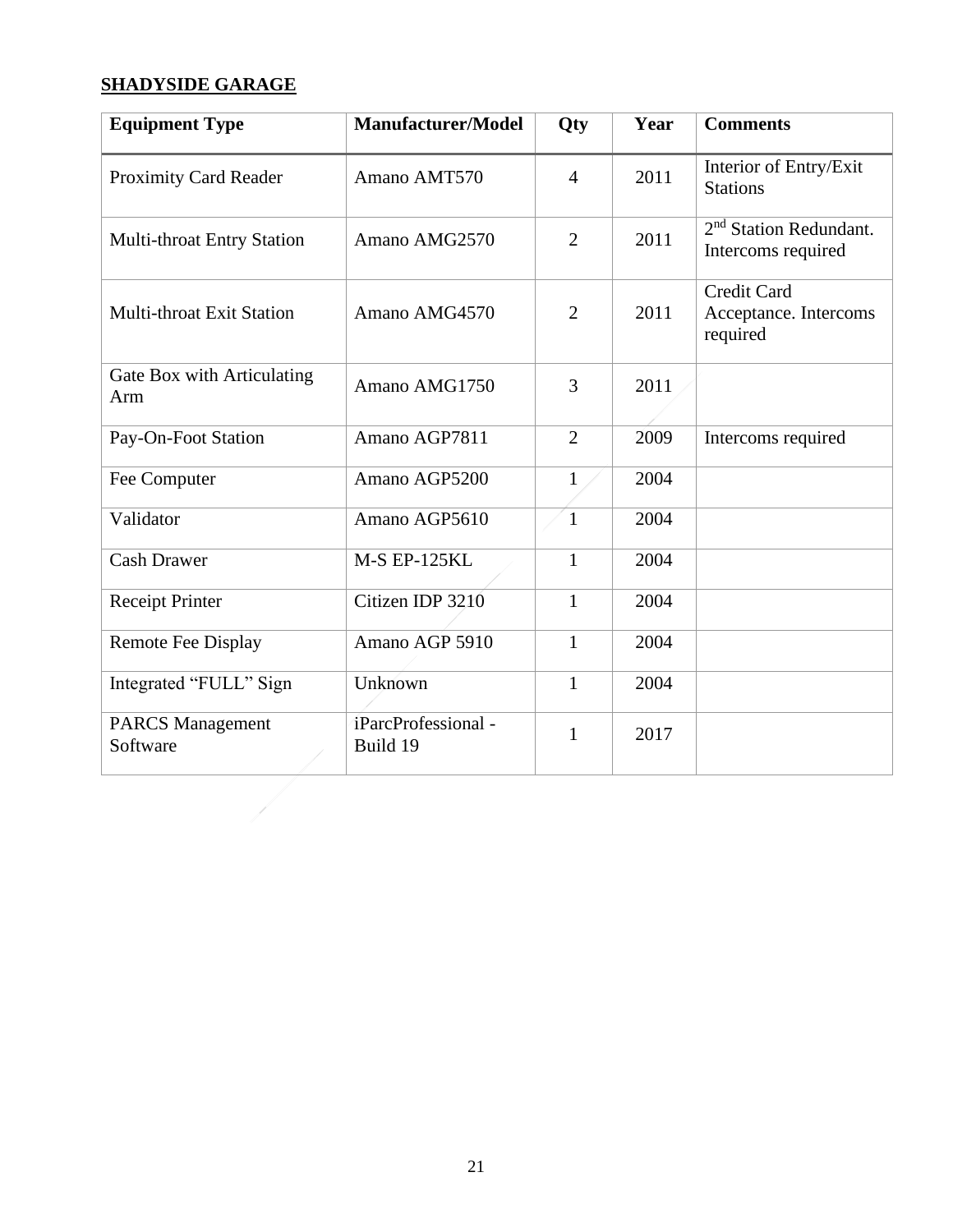#### **EXHIBIT C SCOPE OF SERVICES**

#### **SCOPE OF SERVICES**

Four-part scope of services is recommended with the Part 1 dealing with the PARCS System Plan, Part 2 dealing with the PARCS Bid Solicitation & Procurement, Part 3 dealing with System Pre-Installation Administration Deliverables, and Part 4 being System Post-Installation Administration Deliverables.

#### **PART 1 – PARCS SYSTEM PLAN**

The Part 1 PARCS Plan tasks focus on our gaining a clear understanding of the specific functional and operational needs, and physical circumstances applicable to each of the five (5) Authority parking garages and how technology needs to support the Authority's broader system-wide facility management objectives.

- 1. Review the Parking Authority's goals and objectives to for the project undertaking.
- 2. Review current equipment shortcomings, specific features and functionality desired for the new equipment.
- 3. Review the operational demands and user characteristics of the subject garages, including the arrival/departure patterns and volumes of monthly, transient, event and hotel guest parkers.
- 4. Review the current physical conditions at the garages namely the lane geometrics, equipment placement, clearances, queuing capacity, curb, and island conditions, etc.
- 5. Overview of various PARCS technology options and discuss the merits, liabilities, costs, and prevailing industry trends relative to the various system options.
- 6. Provide a summary description of the PARC system recommended for the subject parking facilities including hardware components (i.e., quantities, install locations, features, etc.) and software functionalities and interfaces, as well as any recommended optional components and/or features for the parking garages.
- 7. Provide the Authority with an opinion of probable overall, and parking garage-specific, project cost to acquire and install the recommended PARCS technology solution.
- 8. Conduct five (5) on-site observations of installation work from project mobilization to completion of the PARCS system, including final site observation /inspection for project compliancy; implement punch list accordingly with follow up inspection/approval of outstanding system items.

#### **PART 2 –PARCS BID SOLICITATION & PROCUREMENT**

- 1. Prepare detailed PARCS Bid Specification Document including the following:
	- a) Performance specifications detailing the Client's requirements for system features and functionality.
	- b) Technical specifications describing components manufacturing standards, durability, appearance, and functionality.
- 2. Perform Bid Administration including the following: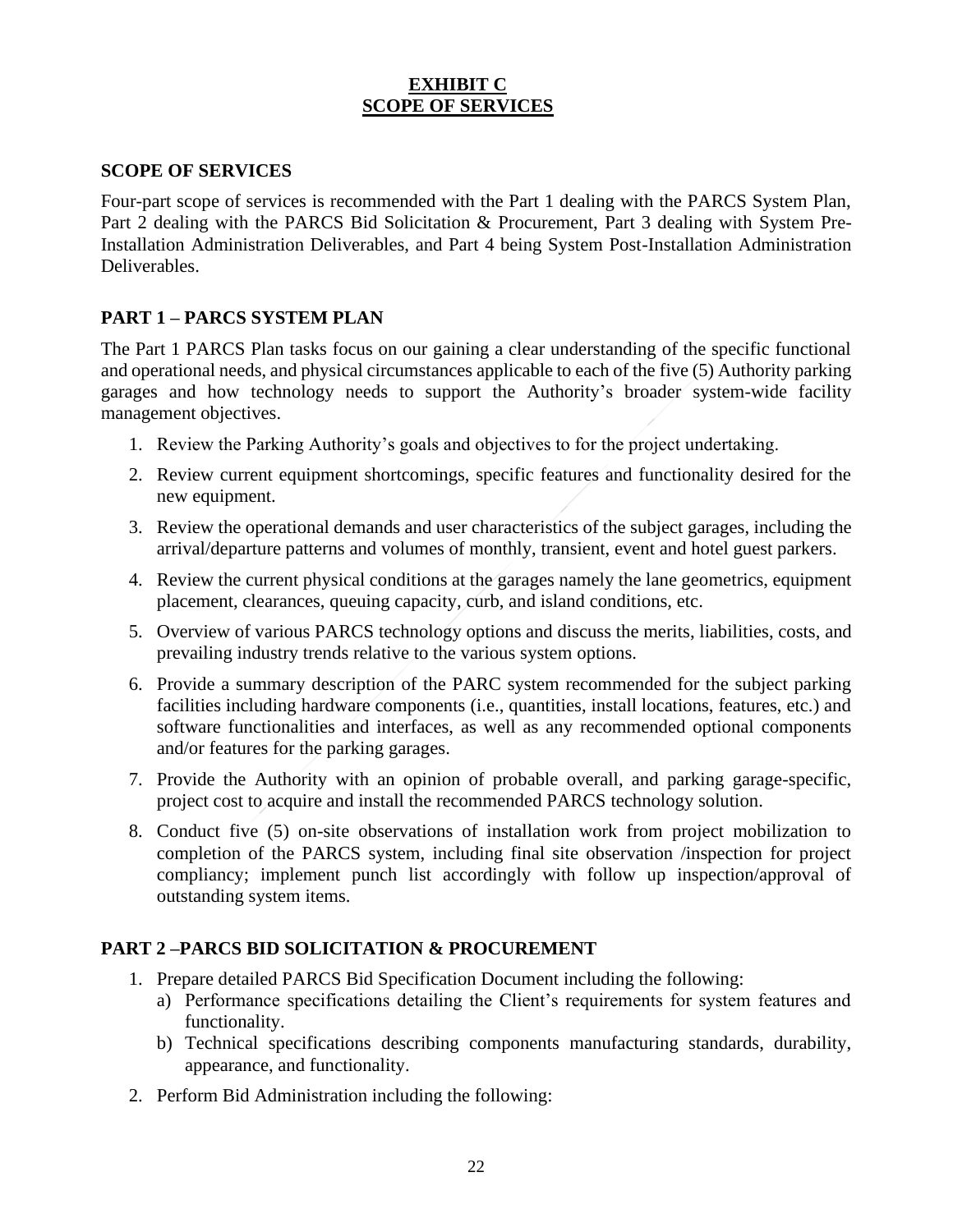- a) Identification of Prospective Bidders
- b) Assist the Parking Authority in arranging a Pre-Bid Conference and facility tours
- c) Assist the Parking Authority to prepare responses to prospective bidder's Request for Information (RFI) and clarifications related to the solicitation.
- d) Conduct an initial review of all Bid submissions to confirm that each is compliant with Bid Submittal Requirements
- e) Review submitted bids and prepare a comparative analysis on the basis of, but not limited to, the following criteria:
	- i. Proposed system's ability to meet the Client's objectives;
	- ii. Price;
	- iii. Demonstrated understanding of technical requirements;
	- iv. Thoroughness of proposed schedule and timeline for installation;
	- v. Ability to expand the system(s) to incorporate future expansions and/or technological features and/or functionalities.
	- vi. Value-added respondent suggested PARCS enhancement options.
- f) Summarize the comparative analysis of the bids in a matrix and technical memorandum for the Client's review. Memorandum will include a description of applied methodology, analysis, conclusions, and recommended vendor shortlist.
- 3. Participate in the Respondent Interviews/Presentations as a non-voting member.
	- a) Assist with the formulation of key discussions topics and questions to be raised at the respondent interviews, including questions which may be specific to each of the different respondents to be shortlisted.
- 4. Assisting the development of a BAFO (Best and Final Offer) criteria.
- 5. Summarize the final analysis of BAFO's in a matrix and technical memorandum for the Client's review.

#### **PART 3 – SYSTEM PRE-INSTALLATION ADMINISTRATION**

- 1. Review the awarded bidder's transition plan with associated timeline detailing how each phase of the retrofit to insure minimize impact on existing parking operations.
- 2. Review shop drawings, catalogue cuts, etc. when issued by the contractor.
- 3. Review and recommend approval of bidder's detail order of the most recent and available versions of all hardware and software.
- 4. Review the bidder's data migration plan for conversion from existing system to the new system. Review the bidder's list of logistical needs (i.e., lane closures, temporary access/egress lane reconfigurations, temporary traffic flow changes, power supply feeds, facility user notifications, signage, etc.) required during the installation process.
- 5. Review bidders list of any third-party installers and/or installation service subcontractors along with their qualifications and references from previous installation jobs in recent months.
- 6. Participate in factory pre-testing session to insure desired functional is achieved before shipment of equipment to installation site is authorized.
- 8. Attend an on-site mobilization meeting at the commencement of installation, if necessary.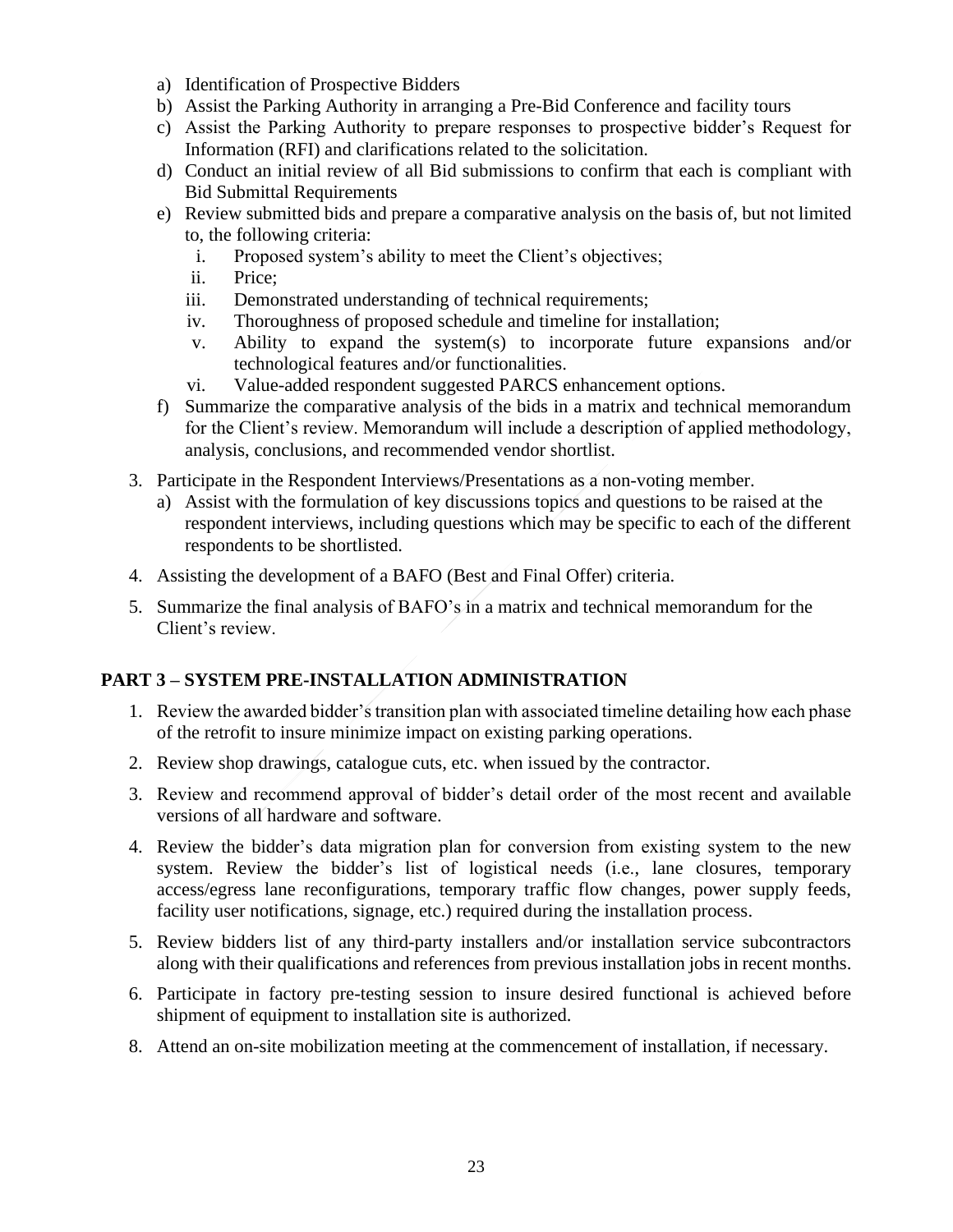9. Review proposed installation modifications and/or a punch list of issues and questions that arise during installation and work with the Client to get answers and resolve pending issues, when warranted.

#### **PART 4 – SYSTEM POST-INSTALLATION ADMINISTRATION**

- 1. Participate in the Factory Acceptance Test (FAT) as the Client's representative.
- 2. Participate in the Lane Acceptance Test (LAT) as the Client's representative.
- 3. Monitor the Operational Completion Test (OCT) through the 30-day trial period.
- 4. If the contractor's system fails to meet specifications and needs to be repaired, or if the punch list items that were developed from the FAT, LAT, or OCT need to be re-tested, The Consultant will oversee the performance of a second and final test.
- 5. Review the contractor's training program and identify any deficiencies or areas in need of additional content and/or attention.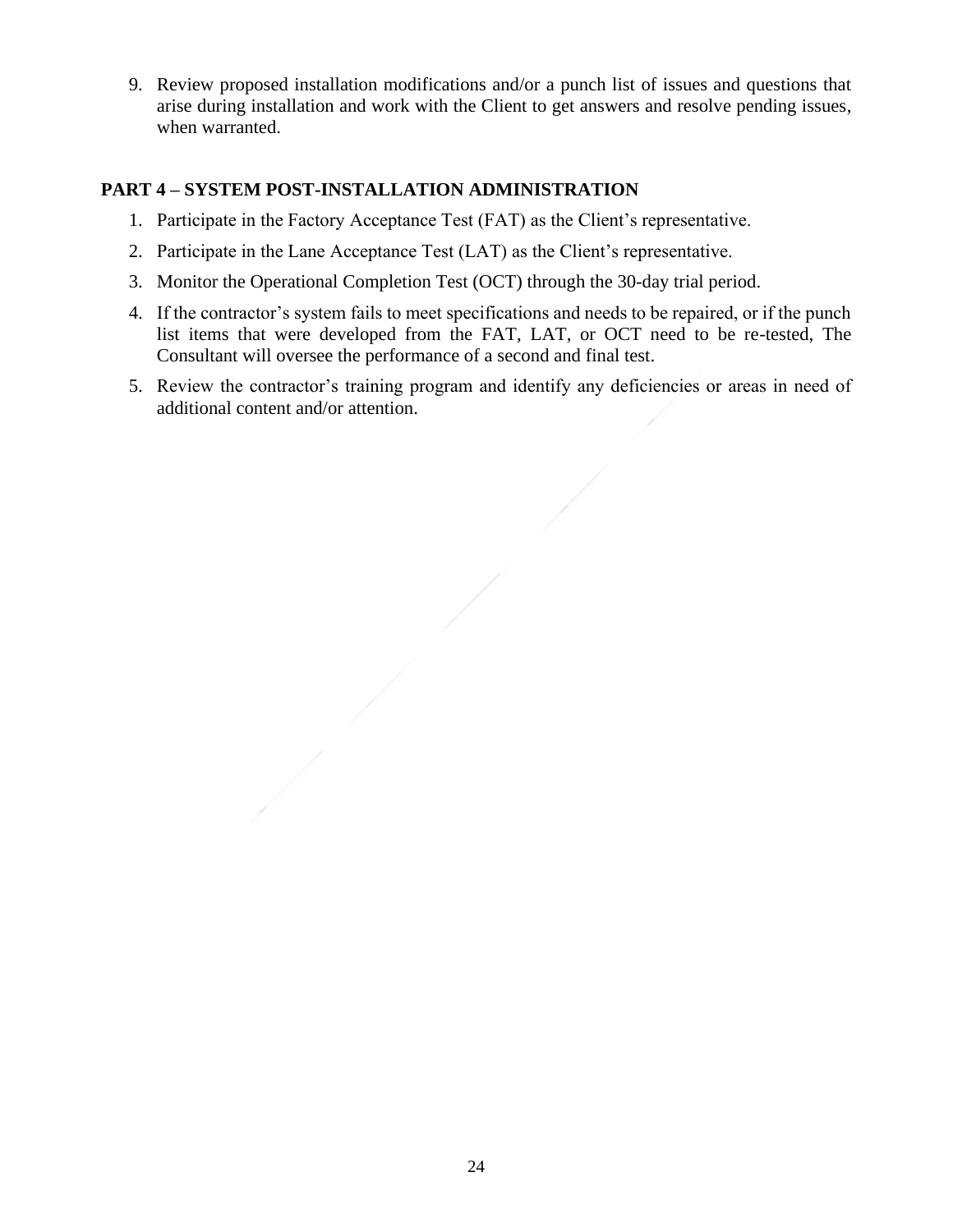# **EXHIBIT D**

## **FEE PROPOSAL**

# **PUBLIC PARKING AUTHORITY OF PITTSBURGH Fee Proposal Form**

# **Request for Proposals: Parking Access & Revenue Control System (PARCS)Consultant**

**Firm Name: \_\_\_\_\_\_\_\_\_\_\_\_\_\_\_\_\_\_\_\_\_\_\_\_\_\_\_\_\_\_\_\_\_\_\_\_\_\_\_\_\_\_\_\_\_\_\_\_\_\_\_\_\_\_\_\_\_\_\_\_\_\_\_\_\_\_\_\_\_\_\_\_\_\_**

|        | <b>PHASE</b>                            | <b>FEE</b> |
|--------|-----------------------------------------|------------|
|        |                                         |            |
| Part 1 | <b>PARCS SYSTEM PLAN</b>                | \$         |
| Part 2 | PARCS BID SOLICITATION & PROCUREMENT    | \$         |
| Part 3 | SYSTEM PRE-INSTALLATION ADMINISTRATION  | \$         |
| Part 4 | SYSTEM POST-INSTALLATION ADMINISTRATION | \$         |
| Part 5 | INCIDENTAL/REIMBURSABLE EXPENSES        | \$         |
|        | <b>COMBINED TOTAL FEE</b>               | \$         |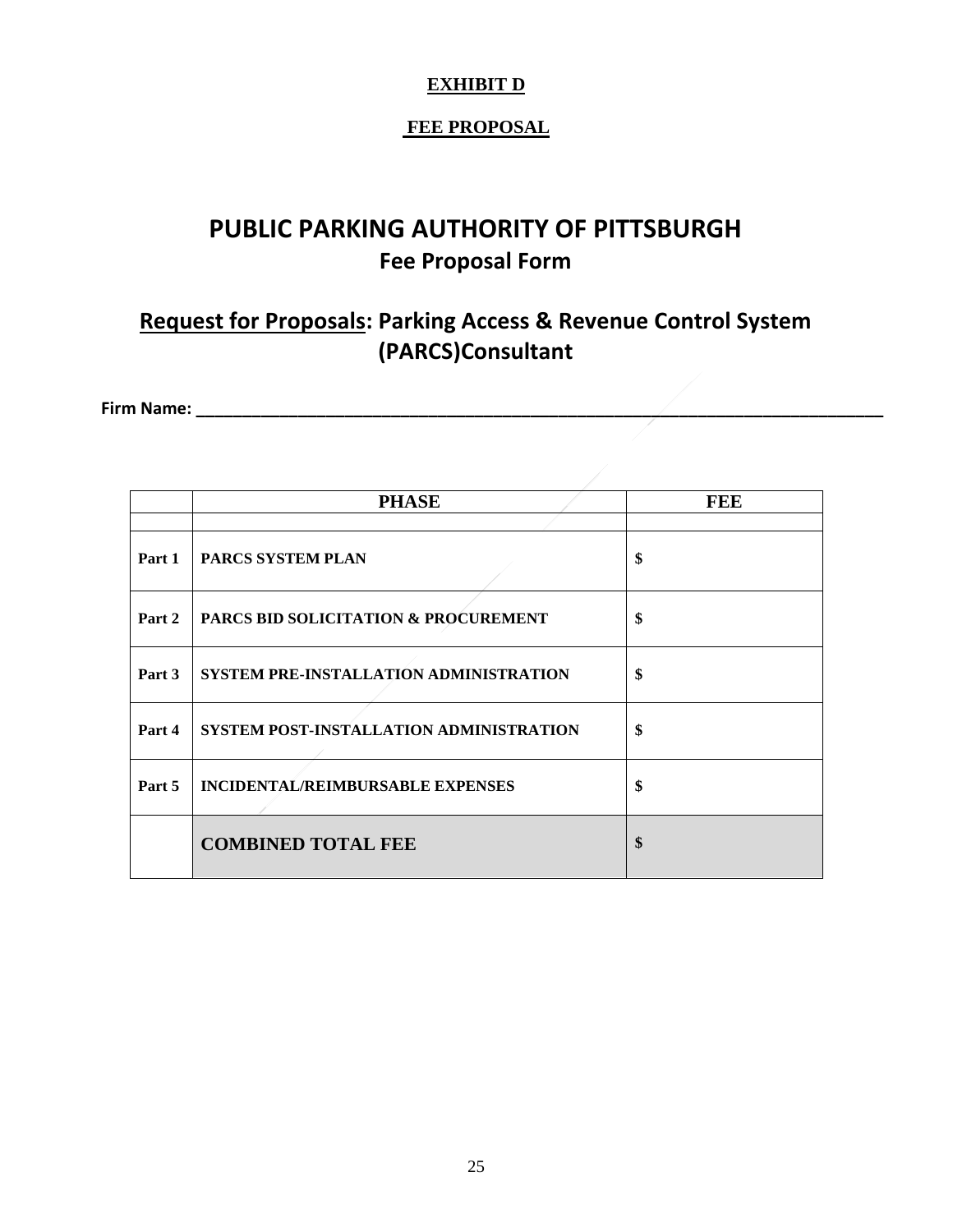## **EXHIBIT E**

## **MWDBE PARTICIPATION COMMITMENT FORMS**

## MBE/WBE SOLICITATION STATEMENT

| TELEPHONE: University of the contract of the contract of the contract of the contract of the contract of the contract of the contract of the contract of the contract of the contract of the contract of the contract of the c |  |
|--------------------------------------------------------------------------------------------------------------------------------------------------------------------------------------------------------------------------------|--|
|                                                                                                                                                                                                                                |  |
|                                                                                                                                                                                                                                |  |

List Certified MBE/WBE that you have solicited and those you have commitments to in reference to your Proposal.

|                |         |           | M         | W         |         | Date Contacted |       | Type of Transaction |            |
|----------------|---------|-----------|-----------|-----------|---------|----------------|-------|---------------------|------------|
| Company Name & |         |           | $\bf{B}$  | $\bf{B}$  | Contact |                |       |                     | Sub-       |
| Certification  | Address | Telephone | ${\bf E}$ | ${\bf E}$ | Person  | Mail           | Phone | Joint Venture       | Contractor |
|                |         |           |           |           |         |                |       |                     |            |
|                |         |           |           |           |         |                |       |                     |            |
|                |         |           |           |           |         |                |       |                     |            |
|                |         |           |           |           |         |                |       |                     |            |
|                |         |           |           |           |         |                |       |                     |            |
|                |         |           |           |           |         |                |       |                     |            |
|                |         |           |           |           |         |                |       |                     |            |
|                |         |           |           |           |         |                |       |                     |            |
|                |         |           |           |           |         |                |       |                     |            |
|                |         |           |           |           |         |                |       |                     |            |

Prepared by: \_\_\_\_\_\_\_\_\_\_\_\_\_\_\_\_\_\_\_\_\_\_\_\_\_\_\_\_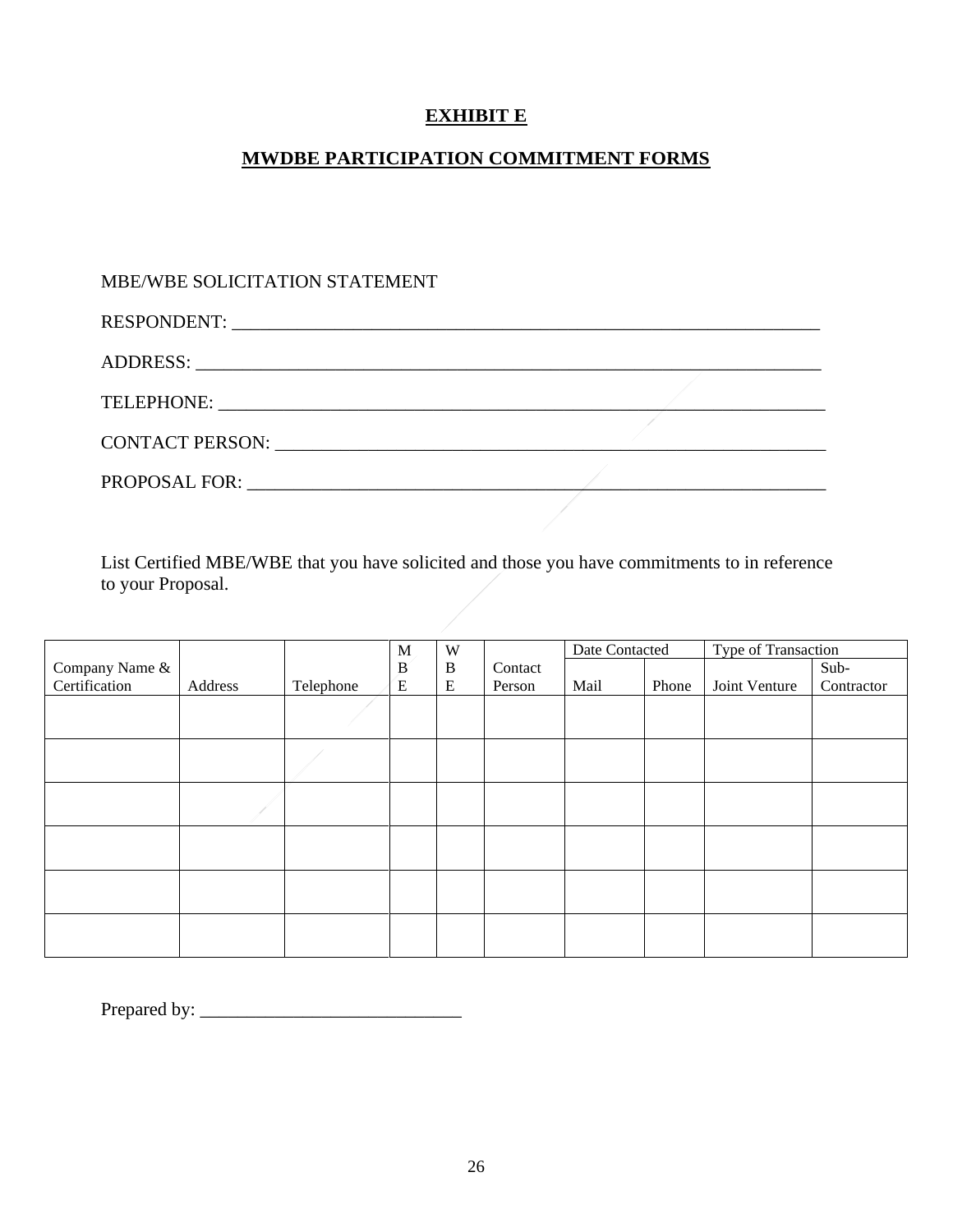#### INORITY AND WOMEN BUSINESS COMMITMENT STATEMENT

## PROJECT:

#### RESPONDENT WILL UTILIZE THE SERVICES OF SUBCONSULTANT(S) AND/OR SUPPLIER(S) FOR THE FOLLOWING CATEGORIES:

| Certification<br>Subconsultant/<br>Type |            |            | Certification #<br>and Certifying |               | Estimated<br>Dollar |
|-----------------------------------------|------------|------------|-----------------------------------|---------------|---------------------|
| <b>Supplier Name</b>                    | <b>MBE</b> | <b>WBE</b> | Agency                            | Scope of Work | Amount              |
|                                         |            |            |                                   |               |                     |
|                                         |            |            |                                   |               |                     |
|                                         |            |            |                                   |               |                     |
|                                         |            |            |                                   |               |                     |
|                                         |            |            |                                   |               |                     |
|                                         |            |            |                                   |               |                     |
|                                         |            |            |                                   |               |                     |
|                                         |            |            |                                   |               |                     |
|                                         |            |            |                                   |               |                     |
|                                         |            |            |                                   |               |                     |

I, the undersigned do hereby certify that this form contains no misrepresentations or falsifications, omissions, or concealment of material fact, and that the information given by me is true and complete to the best of my knowledge and belief. I am aware that all information on this form is subject to investigation.

Respondent's Name

By (Signed) \_\_\_\_\_\_\_\_\_\_\_\_\_\_\_\_\_\_\_\_\_\_\_\_\_\_\_\_\_\_\_\_\_\_\_\_\_\_\_\_\_\_\_

| mu a<br><b>TILLA</b> |  |  |
|----------------------|--|--|
|                      |  |  |

| D<br>Date |  |  |
|-----------|--|--|
|           |  |  |